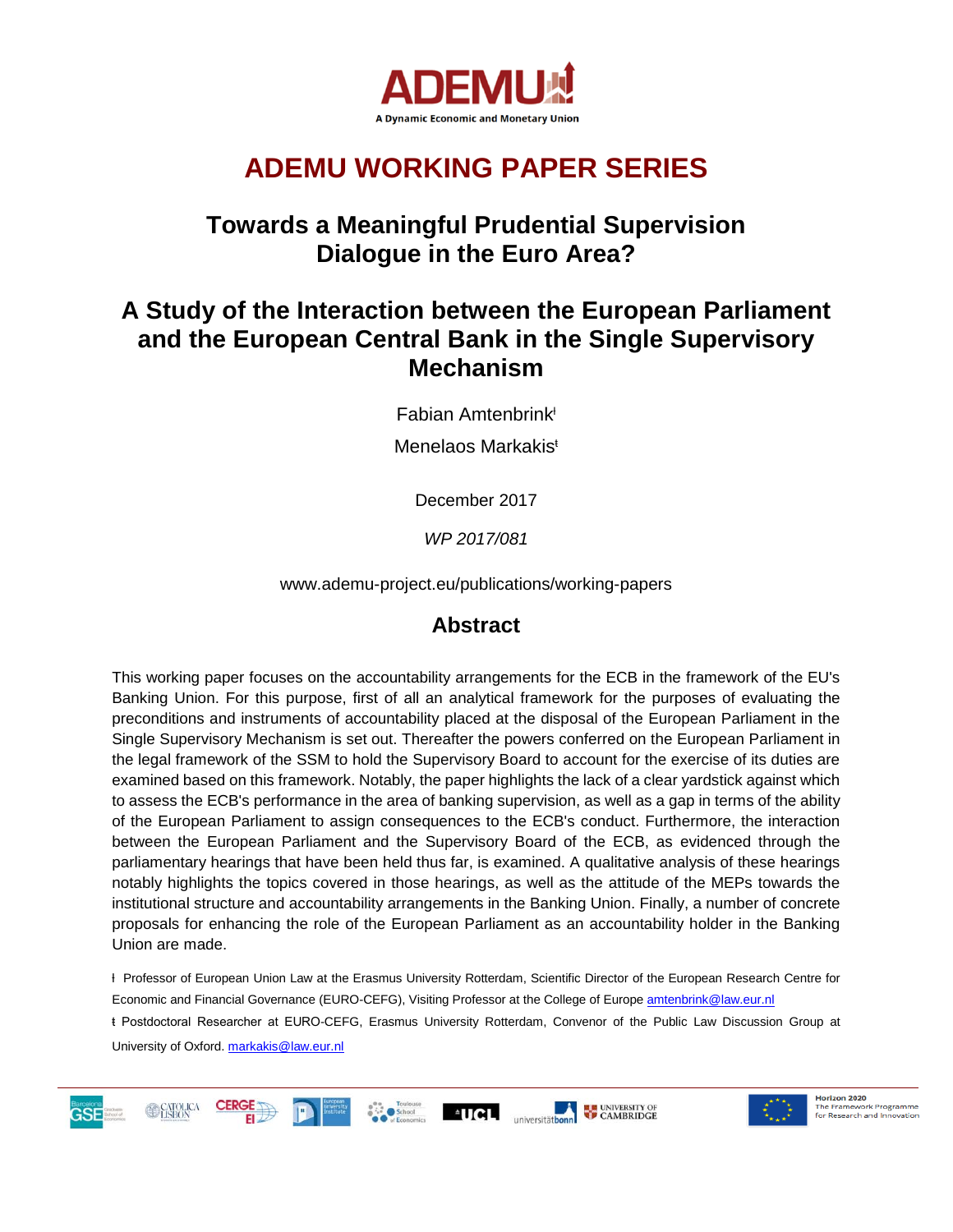

**Keywords:** Banking Union, Single Supervisory Mechanism, European Central Bank, European Parliament, supervisory dialogue, accountability, transparency.

**JEL Codes:** E42, E52, E58, E61, F33, G01, G18, G28, H12, K23, K39, N20

### **Acknowledgments**

This project is related to the research agenda of the ADEMU project, "A Dynamic Economic and Monetary Union". ADEMU is funded by the European Union's Horizon 2020 Program under grant agreement N° 649396 (ADEMU).

This is an Open Access article distributed under the terms of the Creative Commons Attribution License Creative Commons Attribution 4.0 International, which permits unrestricted use, distribution and reproduction in any medium provided that the original work is properly attributed.





\_\_\_\_\_\_\_\_\_\_\_\_\_\_\_\_\_\_\_\_\_\_\_\_\_





The ADEMU Working Paper Series is being supported by the European Commission Horizon 2020 European Union funding for Research & Innovation, grant agreement No 649396.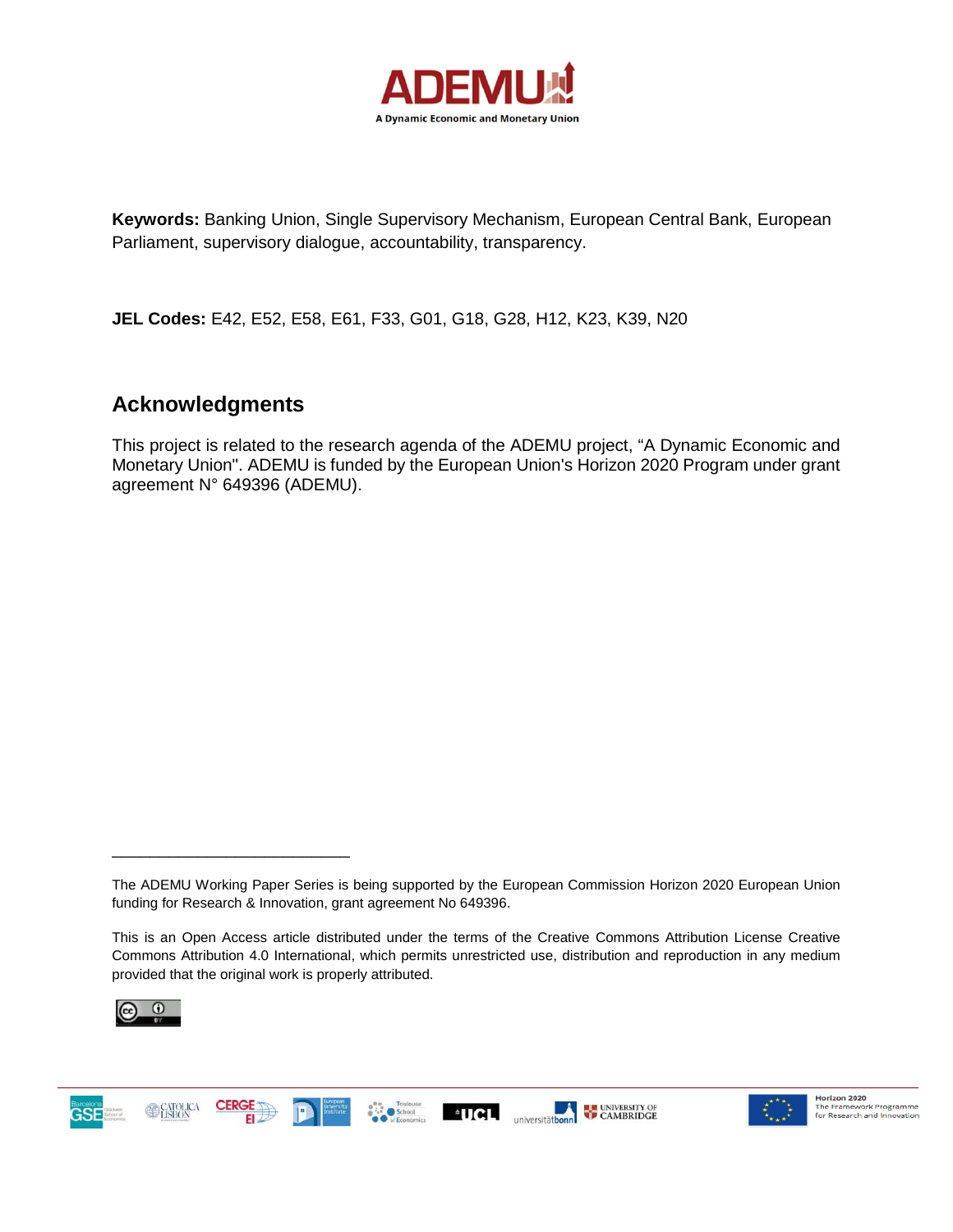#### **I. Introduction**

The Single Supervisory Mechanism Regulation (SSM Regulation) has conferred specific supervisory tasks on the European Central Bank (ECB). The latter is currently responsible for the supervision of 124 'significant' banks or cross-border groups that are established in Euro area Member States, whereas the national authorities supervise 'less significant' banks or branches 'with a focus on protecting the stability of the financial system of the Union.'<sup>[1](#page-2-0)</sup> One of the (many) remarkable features of the SSM Regulation is the inclusion of two provisions directly addressing the accountability of the ECB and namely its Supervisory Board vis-à-vis the European Parliament (EP) and the national parliaments (NPs) of the participating Member States. With this a practice is continued and extended that has started with the monetary dialogue for monetary policy and thereafter found its way into secondary Union law in the shape of the economic dialogues as part of the Six Pack<sup>[2](#page-2-1)</sup> and Two Pack legislation.<sup>[3](#page-2-2)</sup>

As this supervisory dialogue between the ECB and the EP is a relatively new feature, this paper aims to provide evidence for the effectiveness of this mechanism as a means to hold the ECB to account for its conduct in the context of the SSM by specifically analyzing the interaction between the EP and the ECB, which is governed by the SSM Regulation and further specified in the related Interinstitutional Agreement between these two Union institutions. Rather than to duplicate existing studies offering a more or less descriptive analysis of the legal framework and the inter-

<span id="page-2-0"></span> <sup>1</sup> Preamble recital 13, Council Regulation (EU) 1024/2013 of 15 October 2013 conferring specific tasks on the European Central Bank concerning policies relating to the prudential supervision of credit institutions [2013] OJ L 287/63 (hereafter: SSM Regulation).

<span id="page-2-1"></span><sup>2</sup> Regulation (EU) 1175/2011 of the European Parliament and of the Council of 16 November 2011 amending Council Regulation (EC) No 1466/97 on the strengthening of the surveillance of budgetary positions and the surveillance and coordination of economic policies [2011] OJ L306/12; Council Regulation (EU) 1177/2011 of 8 November 2011 amending Regulation (EC) No 1467/97 on speeding up and clarifying the implementation of the excessive deficit procedure [2011] OJ L306/33; Regulation (EU) 1176/2011 of the European Parliament and of the Council of 16 November 2011 on the prevention and correction of macroeconomic imbalances [2011] OJ L306/25; Council Directive 2011/85/EU of 8 November 2011 on requirements for budgetary frameworks of the Member States [2011] OJ L306/41; Regulation (EU) 1173/2011 of the European Parliament and of the Council of 16 November 2011 on the effective enforcement of budgetary surveillance in the euro area [2011] OJ L306/1; Regulation (EU) 1174/2011 of the European Parliament and of the Council of 16 November 2011 on enforcement measures to correct excessive macroeconomic imbalances in the euro area [2011] OJ L306/8.

<span id="page-2-2"></span><sup>&</sup>lt;sup>3</sup> Regulation (EU) 472/2013 of the European Parliament and of the Council of 21 May 2013 on the strengthening of economic and budgetary surveillance of Member States in the euro area experiencing or threatened with serious difficulties with respect to their financial stability [2013] OJ L140/1; Regulation (EU) 473/2013 of the European Parliament and of the Council of 21 May 2013 on common provisions for monitoring and assessing draft budgetary plans and ensuring the correction of excessive deficit of the Member States in the euro area [2013] OJ L140/11.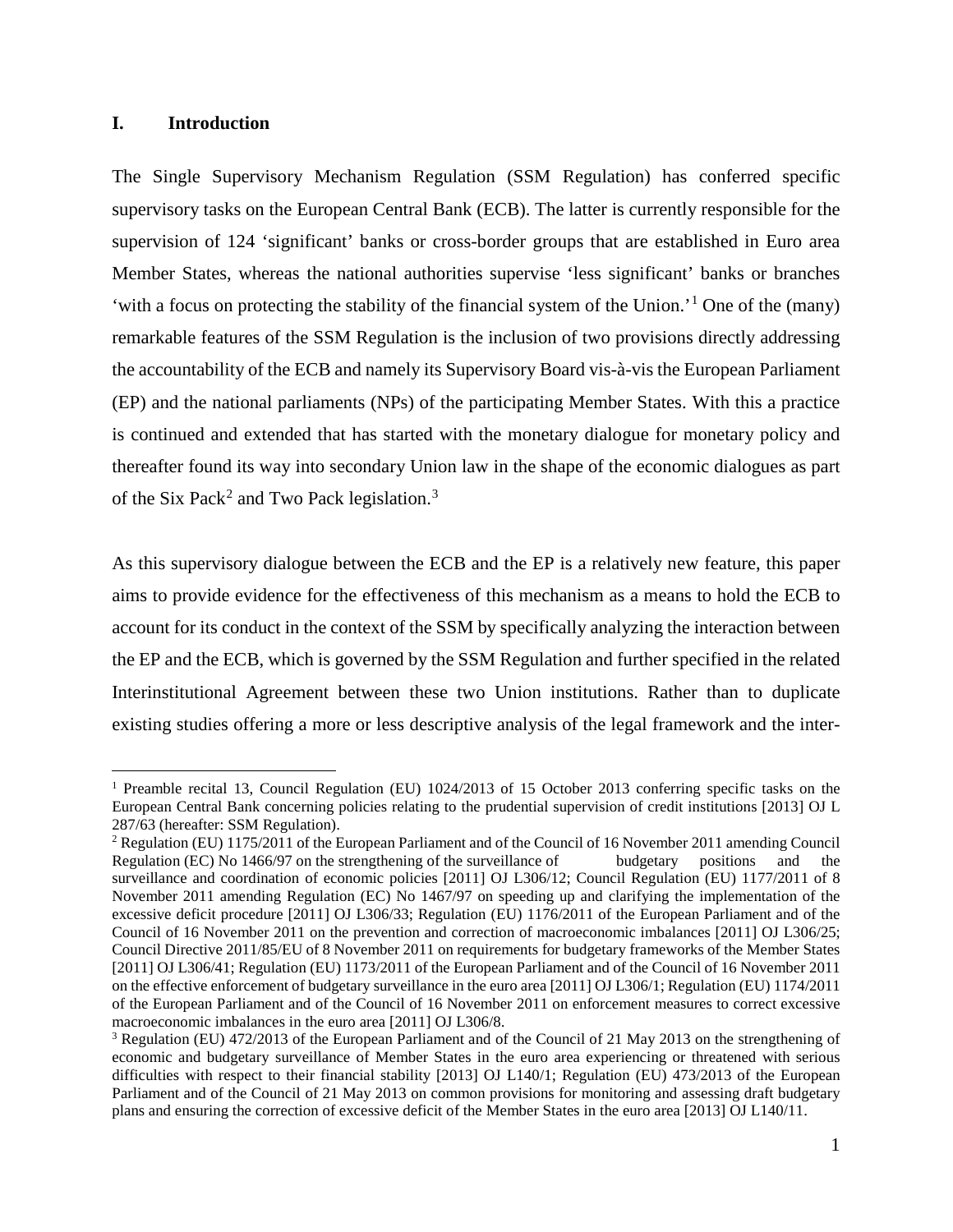institutional dynamics involved, the paper will focus on a qualitative assessment of actual practice in these first years of the existence of the supervisory dialogue. In doing so this version of the working paper focuses on the exchanges between the Chair of the ECB's main decision-preparing body on SSM matters, i.e. the Supervisory Board, and the EP's Committee on Economic and Monetary Affairs. In this context, the notion of 'meaningful prudential supervision dialogue' stated in the title of this working paper is directly linked to the notion of accountability. By evaluating the practical modalities and outcomes of the interaction between the ECB and the European Parliament in the SSM against an explicit yardstick of accountability, tentative conclusions about the value of this procedure as a way to hold the ECB to account for the exercise of its prudential supervisory tasks can be drawn and, where applicable, recommendations can be made on the ways in which this interaction may be improved. Moreover, these findings can be put into perspective by looking at previous studies that have undertaken such an exercise for the pre-existing monetary dialogue between the ECB and the EP and that have come up with rather mixed results in terms of the usefulness of this forum in increasing accountability. While in its current shape this working paper will thus focus on the relationship of the European prudential supervisor with the EP, it is envisaged that at a later stage the paper may extent this analysis to include the relationship with national parliaments.<sup>[4](#page-3-0)</sup> Moreover, as provisions similar to the one found in the SSM Regulation also exist in the framework of the Single Resolution Mechanism (SRM) in the second pillar of the European Banking Union, [5](#page-3-1) a future version of this working paper may also include a comparison of the accountability practices in these two pillars of the Banking Union.

Thereafter, section 2 provides the theoretical background and broad analytical framework for the study of parliamentary hearings as an accountability mechanism. Section 3 offers a brief overview of the legal framework governing the relationship between the EP and the ECB in the framework of the SSM. In section 4 a –for the time being– mostly qualitative analysis of the actual exchanges between these two Union institutions is offered. Section 5 draws some preliminary conclusions on

<span id="page-3-0"></span> <sup>4</sup> The latter is dealt with in Article 21 SSM Regulation.

<span id="page-3-1"></span><sup>5</sup> Regulation 806/2014 of the European Parliament and of the Council of 15 July 2014 establishing uniform rules and a uniform procedure for the resolution of credit institutions and certain investment firms in the framework of a Single Resolution Mechanism and a Single Resolution Fund and amending Regulation (EU) No 1093/2010 [2014] OJ L225/1.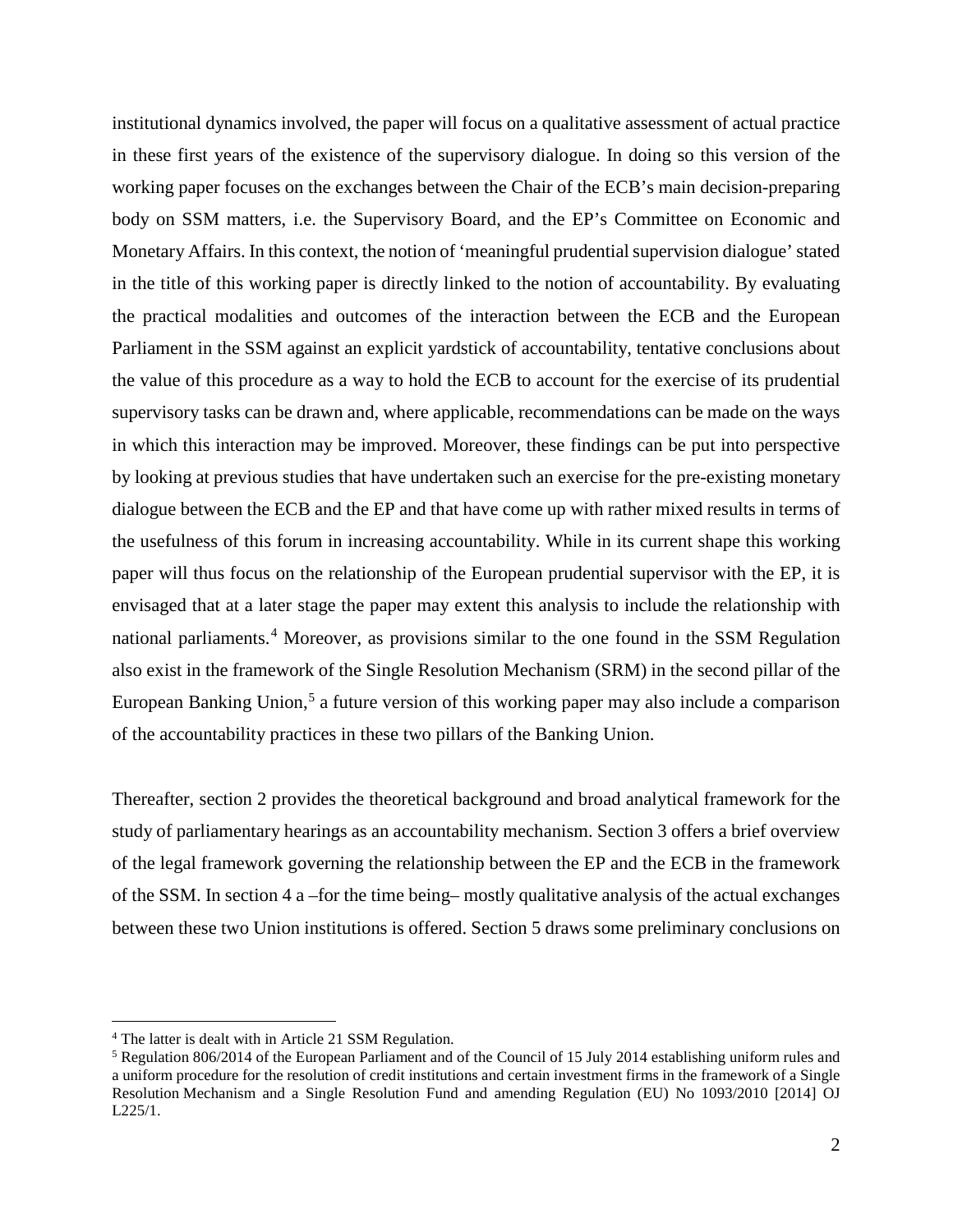the current state of affairs, thereby providing a tentative answer to the somewhat rhetoric question asked in the title of this paper.

#### **II. On the function of parliamentary hearings as accountability mechanism**

From a conceptual point of view, the function of parliamentary hearings in holding the ECB or any other body exercising public authority for that matter to account needs to be determined. For this purpose, the somewhat vague term 'accountability' requires specification. Moreover, the conditions in which parliamentary hearings can fulfil an accountability function have to be identified.

As has become clear namely from an analysis of the SSM Regulation and a study of the evergrowing literature on the subject matter that does not have to be reproduced here, the ECB has been given numerous substantial powers not only relating to credit institutions under its direct supervision but also relating to the oversight over NCAs in the exercise of SSM-related tasks.<sup>[6](#page-4-0)</sup> To the extent that the European legislator has thus entrusted the ECB with the exercise of public authority, mechanisms must be in place to ensure the back coupling to one or more main political institutions, which ensure the democratic legitimacy of governance and the observance of the rule of law in the European Union.[7](#page-4-1) As such, the basic case for the accountability of the ECB for its SSM-related tasks does not differ substantially from what has previously been abundantly argued for its monetary policy tasks.<sup>[8](#page-4-2)</sup> This is particularly the case since the legal basis of the SSM ensures

<span id="page-4-3"></span><span id="page-4-0"></span> <sup>6</sup> For the sake of focus, these powers are not further discussed in this paper. See B. Wolfers and T. Voland, 'Level the Playing Field: The New Supervision of Credit Institutions by the European Central Bank', (2014) CML Rev, 1463- 1496; N. Moloney, 'European Banking Union: assessing its risks and resilience', (2014) CML Rev., 1609-1670; E. Wymeersch, 'The single supervisory mechanism or "SSM", part one of the Banking Union', NBB Working Paper No. 255, April 2014; T.H. Tröger, 'The Single Supervisory Mechanism – Panacea or Quack Banking Regulation? Preliminary Assessment of the New Regime for the Prudential Supervision of Banks with ECB Involvement', (2014) European Business Organization Law Review, 449-497; G. Schuster, 'The Banking Supervisory competences and powers of the ECB', (2014) EuZW-Beilage 2014, 3; K. Alexander, 'The European Central Bank and Banking Supervision: The Regulatory Limits of the Single Supervisory Mechanism', (2016) ECFR, 467-494.

<span id="page-4-1"></span> $<sup>7</sup>$  The ECB is presently not considered to fall into this narrowly defined category of political institutions. Moreover,</sup> the term 'political institution' is used here in a narrower sense than what is discussed in political science research, see e.g. J.G. March and J.P. Olsen, 'Elaborating the "New Institutionalism"', in S.A. Binder, R.A.W. Rhodes, and B.A.<br>Rockman, The Oxford Handbook for Political Institutions (OUP, 2008), 3-20.

<span id="page-4-2"></span><sup>&</sup>lt;sup>8</sup> See e.g. L.W. Gormley and J. de Haan, 'The Democratic Deficit of the European Central Bank', (1996) EL Rev., 95-112; F. Amtenbrink, *The Democratic Accountability of Central Banks. A Comparative Study of the European Central Bank* (Hart Publishing, 1999). Generally, making the case for the accountability of financial market supervisors, see R.M. Lastra and H. Shams, 'Public Accountability in the Financial Sector', in E. Ferrán and C.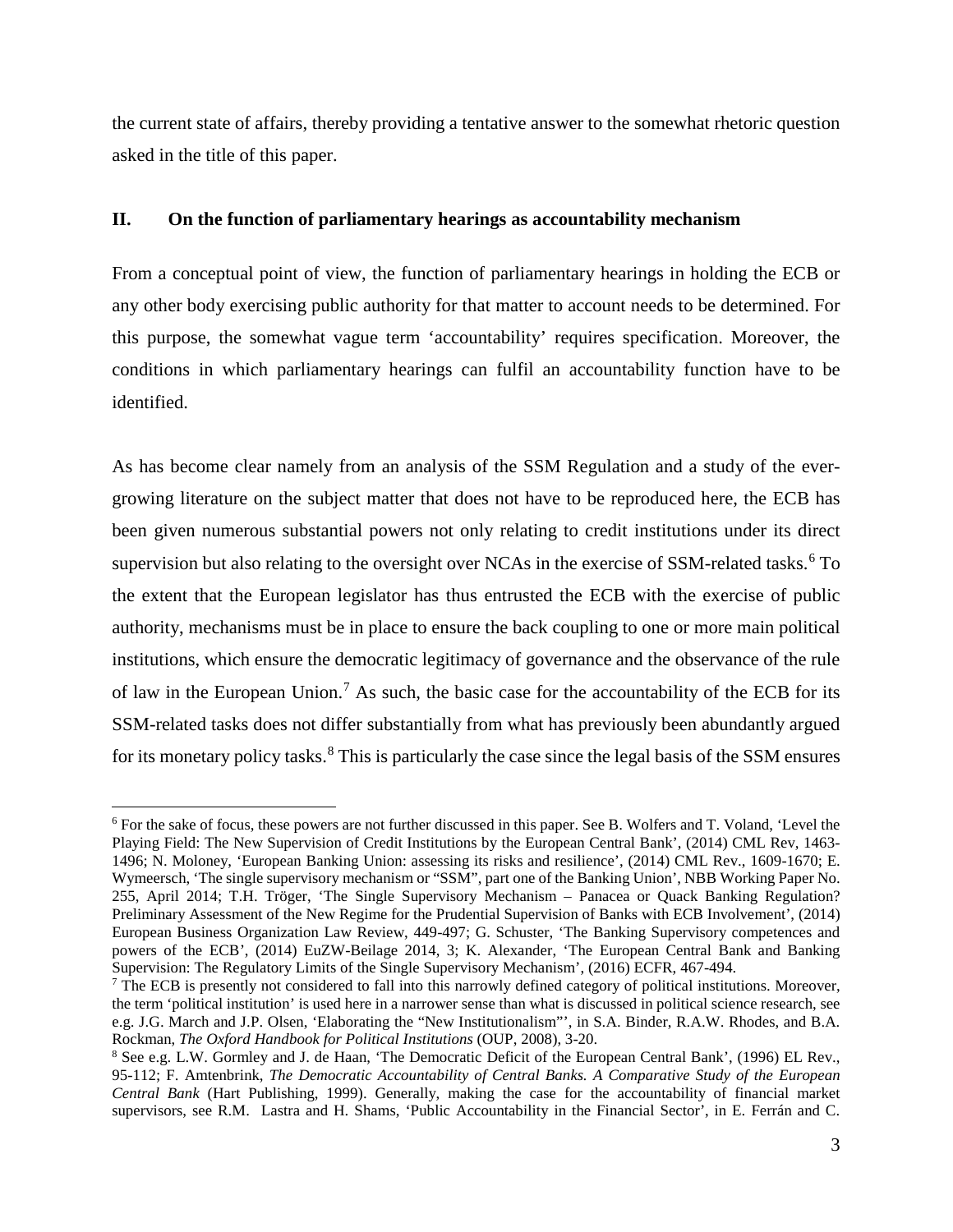the independence of the ECB and the NCAs 'in carrying out the tasks conferred on it by this Regulation', whereby the ECB's Supervisory Board and the steering committee must act 'independently and objectively in the interest of the Union as a whole and […] neither seek nor take instructions from the institutions or bodies of the Union, from any government of a Member State or from any other public or private body.'[9](#page-5-0) With regard to the latter part of this sentence, the SSM Regulation mirrors Article 130 TFEU on the independence of the ECB and the national central banks of the Member States. [10](#page-5-1)

<span id="page-5-3"></span>As has been observed elsewhere, in abstract terms accountability can be defined as a concept that stands for the 'continuous control of power', as well as 'the notion that the accountee takes responsibility for failure and takes steps to prevent their recurrence'.[11](#page-5-2) Arguably, an indispensable part of any meaningful accountability is that the party to which the accountee has to answer is in a position, if needed, to assign consequences to its evaluation of the performance, e.g. in the case

 $\overline{a}$ 

Goodhart (eds.), *Regulating Financial Services and Markets in the XXIst Century* (Hart Publishing, 2001), 165-188; E. Hüpkes, M. Quintyn and M.W. Taylor, 'The Accountability of Financial Sector Supervisors: Principles and Practice', IMF Working Paper WP/05/51, 2005; F. Amtenbrink and R.M. Lastra, 'Securing Democratic Accountability of Financial Regulatory Agencies - A Theoretical Framework', in R.V. De Mulder, *Mitigating Risk in the Context of Safety and Security – How Relevant is a Rational Approach?* (OMV, 2008), available at  $\lt$ https://www.researchgate.net/publication/228209991\_Securing\_Democratic\_Accountability\_of\_Financial\_Regulat [ory\\_Agencies\\_-\\_A\\_Theoretical\\_Framework>](https://www.researchgate.net/publication/228209991_Securing_Democratic_Accountability_of_Financial_Regulatory_Agencies_-_A_Theoretical_Framework). Specifically concerning the ECB in the SSM see G. Ter Kuile, L. Wissink and W. Bovenschen, 'Tailor-made accountability within the Single Supervisory Mechanism', (2015) CML Rev., 155-189.

<span id="page-5-0"></span><sup>9</sup> Brackets added. See Article 19 SSM Regulation.

<span id="page-5-1"></span><sup>&</sup>lt;sup>10</sup> Whether the independence of the ECB for SSM-related tasks also derives from Article 130 TFEU and thus from primary Union law has been subject of debate: see, e.g., I. Angeloni, 'Rethinking Banking Supervision and the SSM<br>
(23 April 2015) Perspective' (23 April 2015) <www.bankingsupervision.europa.eu/press/speeches/date/2015/html/se150423.en.html>; A. De Gregorio Merino, 'Institutional Report', in G. Bándi et al. (Eds.), *European Banking Union – Congress Proceedings Vol. 1*, Budapest, Wolters Kluwer, 2016; R.M. Lastra, 'Financial Institutions and Accountability Mechanisms', in P. Iglesias-Rodríguez (Ed.), *Building Responsive and Responsible Financial Regulators in the Aftermath of the Global Financial Crisis*, Cambridge, Intersentia, 2015; J.-V. Louis, 'Democracy and the European Central Bank. Some Comments on Independence and Accountability', in G. Garzón Clariana (Ed.), *Democracy in the New Economic Governance of the European Union*, Madrid, Marcial Pons, 2015; T. Tridimas, 'General Report', in G. Bándi et al. (Eds.), *European Banking Union – Congress Proceedings Vol. 1*, Budapest, Wolters Kluwer, 2016; M. Markakis, *Political and Legal Accountability in Economic and Monetary Union*, Doctoral thesis completed at Oxford University (2017).

<span id="page-5-2"></span><sup>&</sup>lt;sup>11</sup> Amtenbrink and Lastra, op. cit. supra note [8,](#page-4-3) with reference to Hüpkes, Quintyn and Taylor, op. cit. supra note 8, at 6. For an overview of different concepts of accountability see Ter Kuile, Wissink and Bovenschen, op. cit. supra not[e 8,](#page-4-3) 159 et seq., with further references to relevant literature, including namely M. Boven, 'Analysing and Assessing Accountability: A Conceptual Framework', (2007) ELJ, 447-468, who offers different classifications of accountability. On the application of the principle agent theory to the ECB see R. Elgie, 'The politics of the European Central Bank: principal-agent theory and the democratic deficit', (2002) Journal of European Public Policy, 186-200. Critical on the application of principle-agent theory on independent agencies is G. Majone, 'Nonmajoritarian Institutions and the Limits of Democratic Governance: A Political Transaction-Cost Approach', in JITE 157 (2001), 57-78.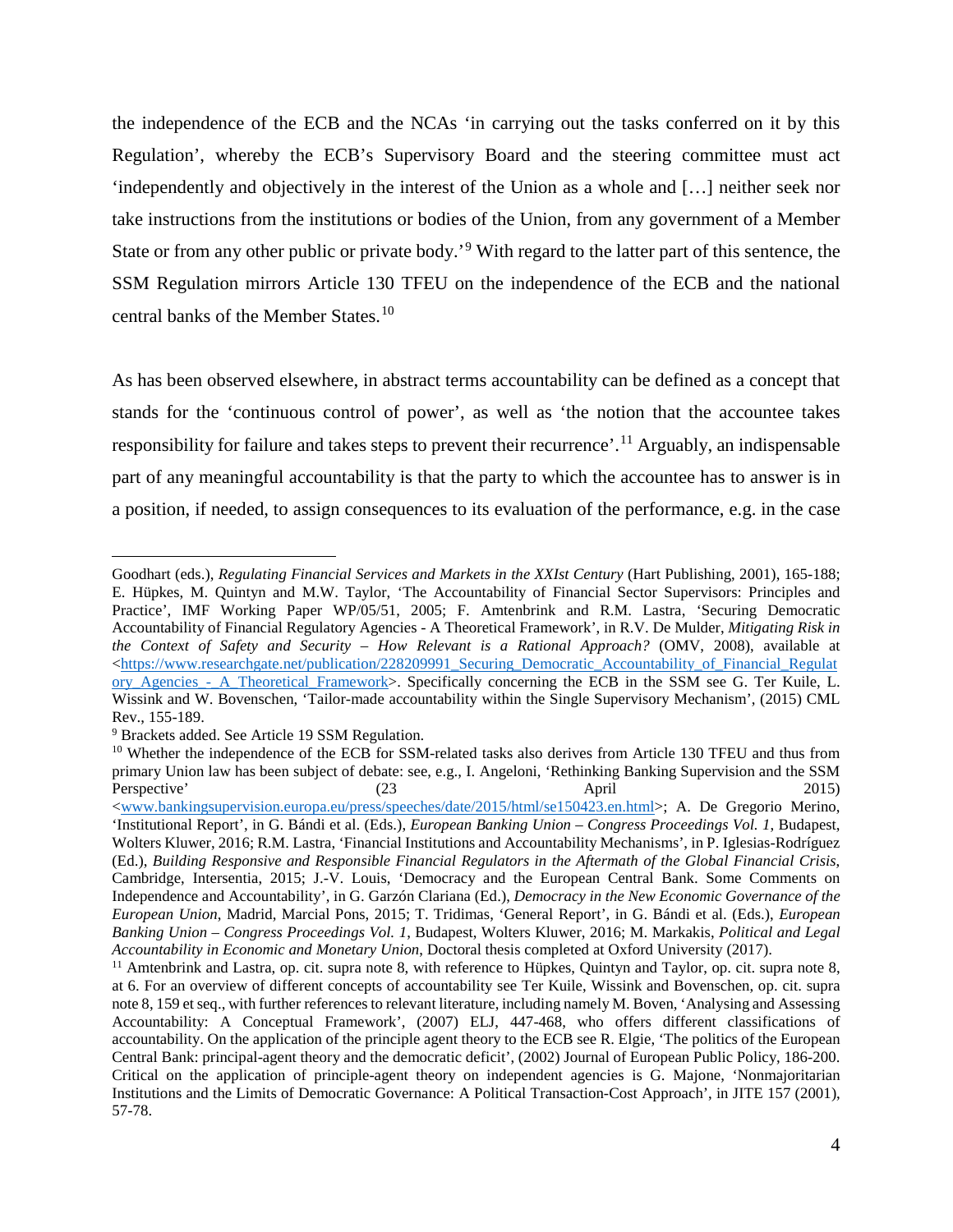of bad performance or abuse of power. It is only in the presence of the latter power that in multiple principle-agent relationships, as can be observed in the case of the delegation of legislative or executive tasks onto independent agencies, the party at the helm of the accountability mechanism (principle), e.g. the government or parliament, can itself be held to account for the way in which it exercises its accountability powers vis-à-vis the independent agency, e.g. by parliament, the judiciary or the electorate.

From this abstract approach two principal elements of accountability can be dissected that provide a basic analytical framework for the evaluation of accountability arrangements in the books and in action (de jure and de facto), namely preconditions and instruments of accountability.<sup>[12](#page-6-0)</sup> If the essence of accountability is that the party at the helm of mechanism can pass an informed judgment on the performance of the agent and can assign consequences to this judgment, the existence of a sufficiently clear standard based on which the performance can be evaluated, as well as the availability of relevant information on the activities of the accountee, form two essential preconditions of accountability.

In the absence of clear predetermined objectives or standards based on which the action by the accountee can be assessed, it remains unclear for the latter what exactly is expected in term of performance. Moreover, in such a case any evaluation bears the danger of being aimless or arbitrary. Where the legislator has chosen to vest specific public powers in an independent agency, a clear and unequivocal yardstick also contributes to shielding the latter from undesirable political influence. The dangers loom large in the case of vague, very broad or multiple objectives without a clear hierarchical order.<sup>[13](#page-6-1)</sup> Institutional exchanges, such as parliamentary hearings, may in the 'best-case' scenario have the character of a general exchange of information, without however focusing on the question whether the accountee has met the predefined objectives or targets, and in the 'worst-case' scenario deteriorate to a political settling of scores. As a side effect, this also makes any evaluation of the performance of the party at the helm of the accountability mechanism problematic. As regards financial market regulation and supervision, it has been observed that they are often characterised by entailing not only several objectives, but also several instruments and at

<span id="page-6-0"></span> $12$  As developed in Amtenbrink (1999), op. cit. supra note [8,](#page-4-3) 334 et seq.

<span id="page-6-1"></span><sup>13</sup> Amtenbrink and Lastra (2008), op. cit. supra note [8.](#page-4-3)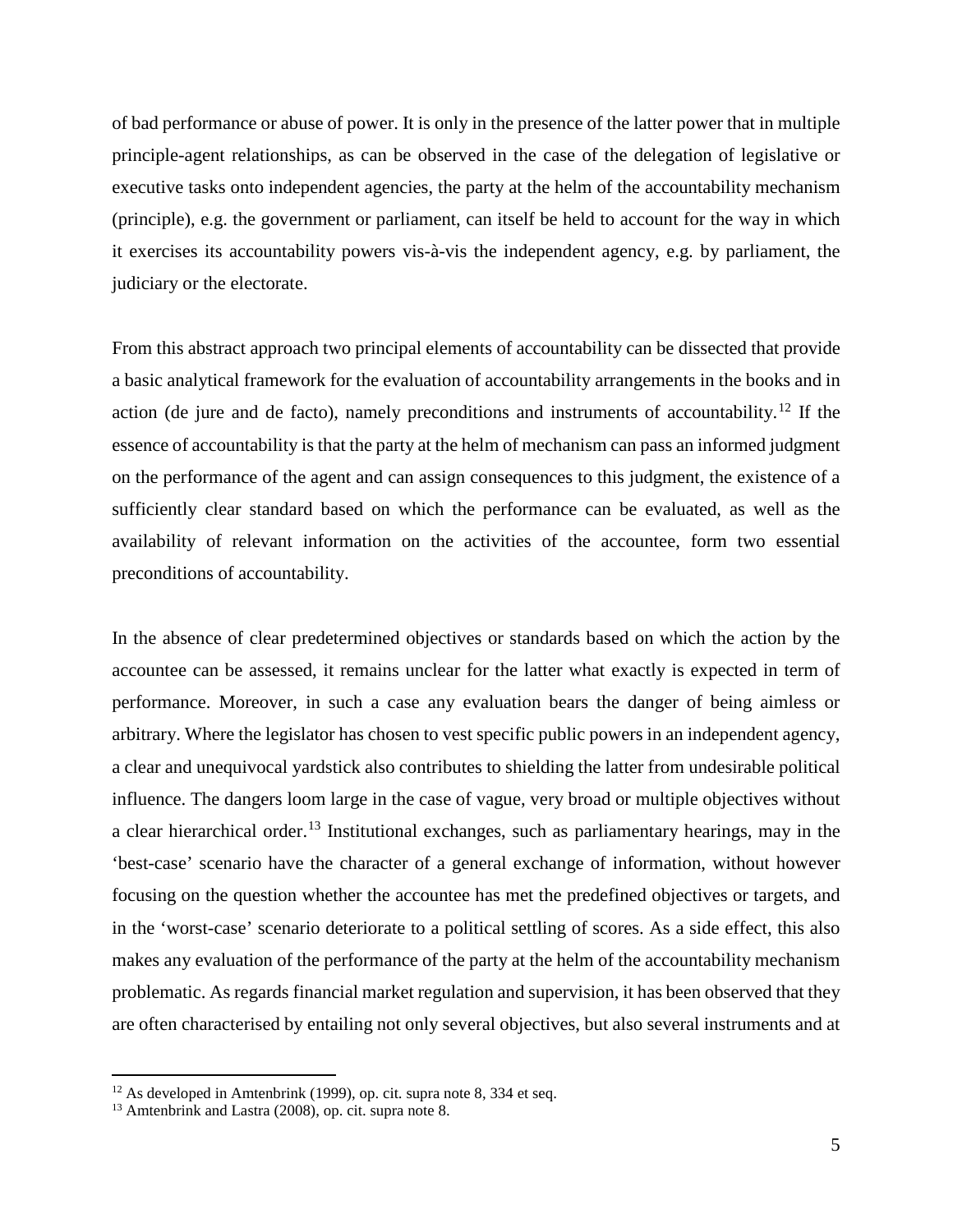times even several agencies.<sup>[14](#page-7-0)</sup> What is more, objectives can be formulated rather broadly or vaguely, such as financial stability, investor protection, or the conduct of business.

Next to a clear yardstick, transparency forms a crucial precondition for accountability. For monetary and financial policies, transparency has been broadly described to entail 'an environment in which the objectives of policy, its legal, institutional, and economic framework, policy decisions and their rationale, data and information related to monetary and financial policies, and the terms of agencies' accountability, are provided to the public on an understandable, accessible and timely basis.'<sup>[15](#page-7-1)</sup> Information thus forms an important, albeit not the only, aspect of transparency, as the applicable legal framework predestines the degree of transparency of an agency to a considerable extent.<sup>[16](#page-7-2)</sup> Focusing here on information, this can be provided by means of (legally prescribed) reporting requirements through regular publications, such as monthly, quarterly and annual reports or projections, but can also emerge from institutional contacts between the accountee and the party at the helm of the accountability mechanism. In this context, it has been observed for the national context that contacts with parliament have to be considered 'as the most important institutional contact for the democratic accountability of the agency', as the latter regularly has the power to change the legal basis of the accountee.<sup>[17](#page-7-3)</sup> While parliament can discuss the performance of the agency on a regular basis, the latter can 'explain and justify its conduct' not only to democratically elected parliamentarians, but –in the case of public hearings– the public at large.<sup>[18](#page-7-4)</sup> It is thus hardly surprising that legal arrangements on the appearance of central bank officials before parliament are not uncommon around the globe.<sup>[19](#page-7-5)</sup> Institutional contacts can also exist with (executive) government, which is of particular importance, if government is primarily or in the first line in charge of the accountability mechanism.

<span id="page-7-0"></span><sup>&</sup>lt;sup>14</sup> Hüpkes, Quintyn and Taylor, op. cit. supra note [8,](#page-4-3) at 11; Amtenbrink and Lastra (2008), op. cit. supra note [8.](#page-4-3)

<span id="page-7-1"></span><sup>15</sup> International Monetary Fund, Code of Good Practices on Transparency in Monetary and Financial Policies: Declaration of Principle (Washington, D.C. 1999), available at [<https://www.imf.org/external/np/mae/mft/code/>](https://www.imf.org/external/np/mae/mft/code/).

<span id="page-7-2"></span><sup>&</sup>lt;sup>16</sup> On the role of transparency see R. Lastra, 'How much accountability for central banks and supervisors?', (2001) Central Banking, 69-75; F. Amtenbrink, 'The three pillars of central bank governance: Toward a model central bank law or a code of good governance?', in International Monetary Fund, Current Developments in Monetary and Financial Law, Vol. 4 (2005)*,* 101-132. Treating accountability and transparency as separate concepts are S. Collignon and S. Diessner, 'The ECB's Monetary Dialogue with the European Parliament: Efficiency and Accountability during the Euro Crisis?', (2016) JCMS, 1296-1312.

<span id="page-7-3"></span> $17$  Amtenbrink and Lastra (2008), op. cit. supra note [8.](#page-4-3)

<span id="page-7-4"></span><sup>18</sup> Ibid.

<span id="page-7-5"></span><sup>&</sup>lt;sup>19</sup> See the e.g. the cross-country analysis by D. Stasavage, 'Transparency, Democratic Accountability, and the Economic Consequences of Monetary Institutions', (2003) AJPS, 389-402.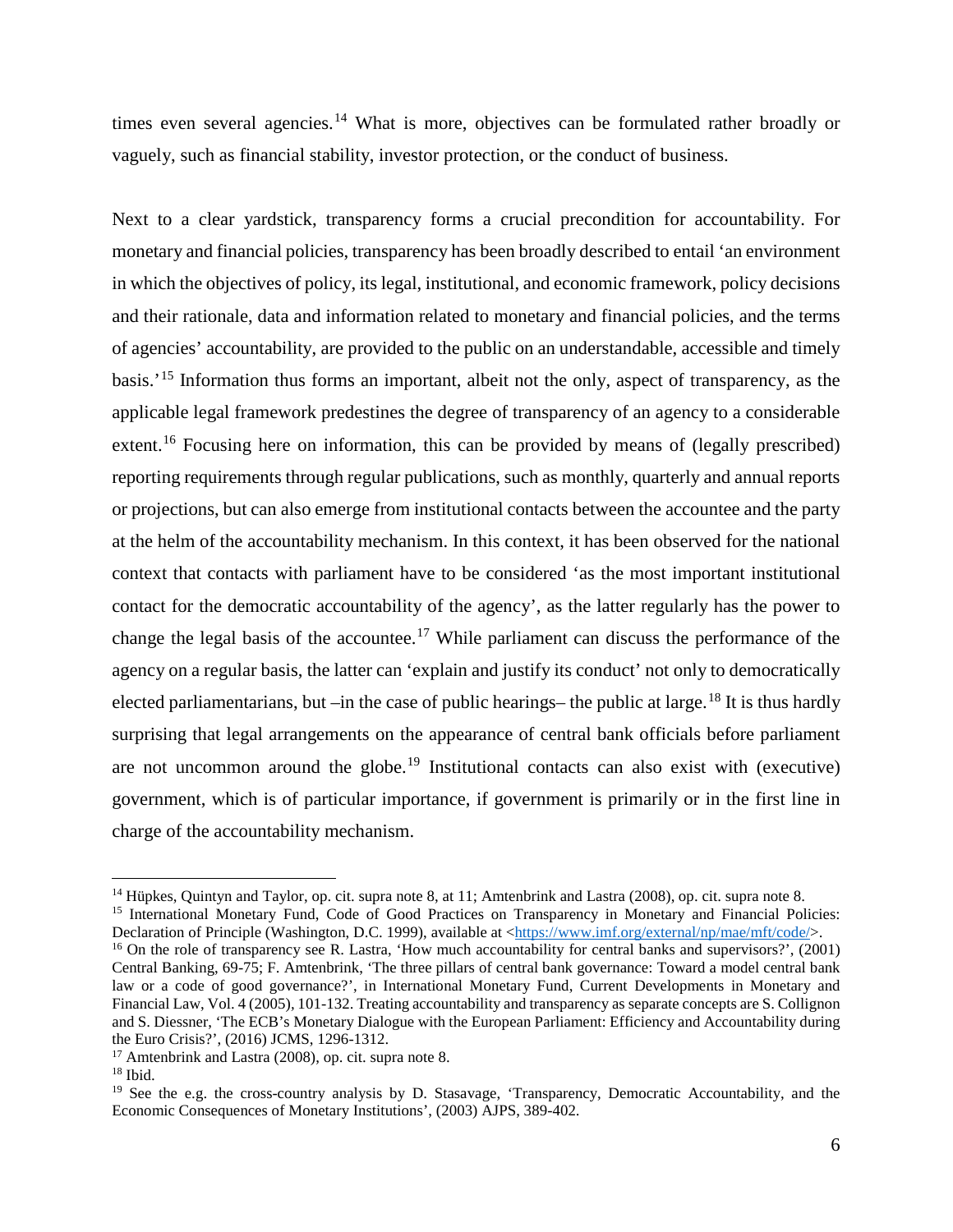While meaningful accountability is thus arguably impossible in the absence of a clear yardstick based on which performance can be evaluated and in the absence of meaningful information relating to the achievement of the agency's objectives, this is not to say that the presence of a clear objective and arrangements ensuring transparency by itself can ensure the accountability of an agency. This requires instruments at the disposal of the party at the helm of the accountability mechanism to act based on its findings and, where necessary, to intervene. Various escalation levels can be differentiated in this regard, ranging from the dismissal of agency officials (performance-based dismissal), to the overriding of decisions, funding cuts, or amendments of the agency's legal basis. This stands next to the possibility of a judicial review of the action taken by the agency and any pecuniary consequences that may result therefrom.

What becomes clear from this is that parliamentary hearings can in principle fulfil an important role in agency accountability. To what extent this is in fact the case depends not only on the concrete (legal) arrangements concerning such institutional contacts, the agency's objective(s) and applicable transparency, but more generally on the extent to which parliament has instruments at its disposal to assign consequences to its judgment.

#### **III. The accountability framework of the SSM Regulation**

Differently to what could previously be observed for the monetary policy function of the ECB, the legal basis of the SSM includes several provisions explicitly addressing the accountability of the ECB 'for the implementation' of the SSM Regulation. Focusing presently on the European Parliament, Article 20(1) SSM Regulation provides that '[t]he ECB shall be accountable to the European Parliament and to the Council for the implementation of this Regulation'.<sup>[20](#page-8-0)</sup> Interestingly, neither Article 20 nor any other provision of the SSM Regulation contains a legal definition of the term 'accountability'.<sup>[21](#page-8-1)</sup> Rather, the scope of this term has to be construed from the contents of Article 20, as well as the Interinstitutional Agreement that has been concluded between the EP and

<span id="page-8-0"></span> $20$  SSM Regulation, Article 20(1).

<span id="page-8-1"></span><sup>21</sup> Including namely Article 2 SSM Regulation on 'Definitions'.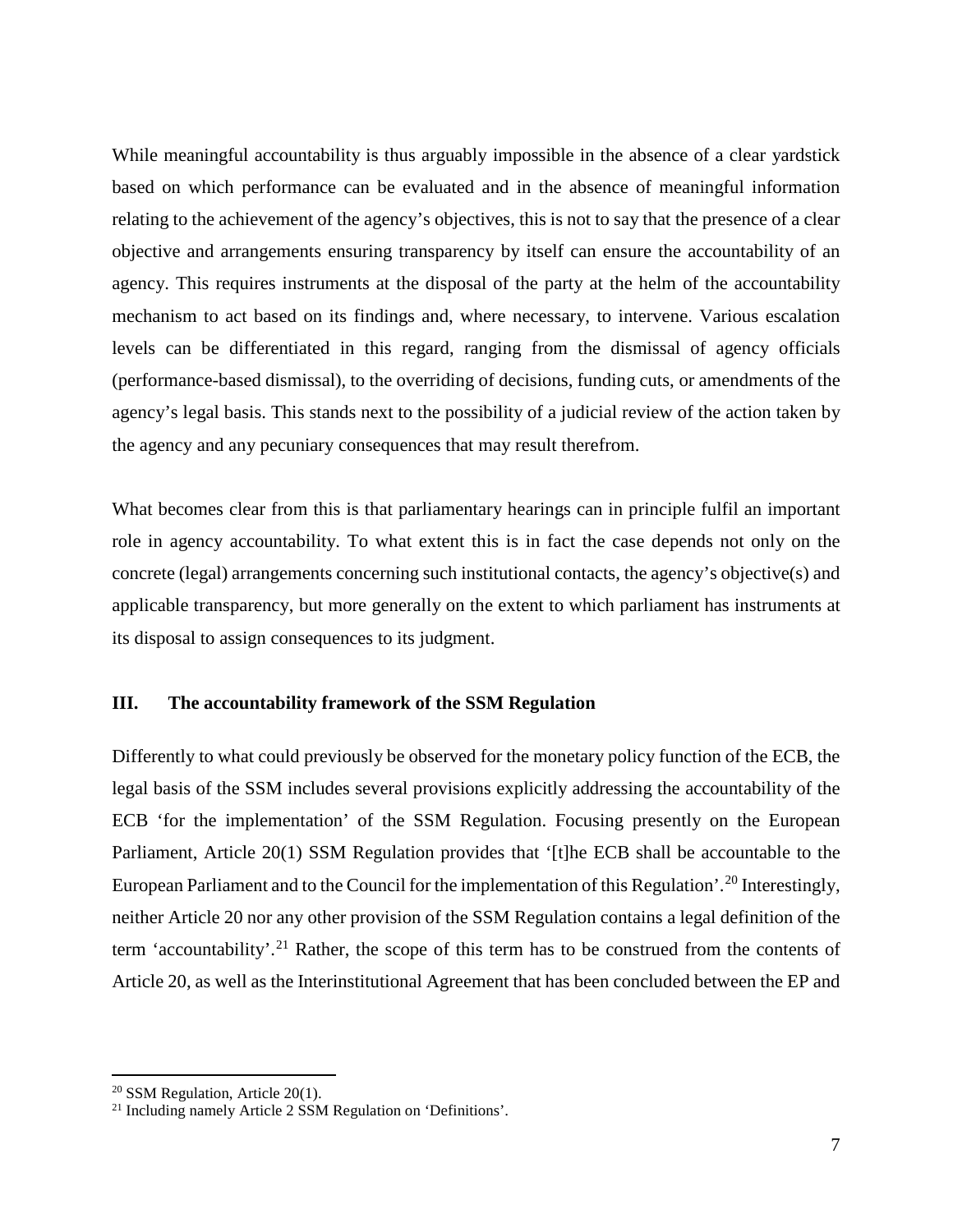the ECB and which complements the SSM Regulation.<sup>[22](#page-9-0)</sup> The latter agreement sets out the practical modalities for the exercise of what is referred to as 'democratic accountability and oversight over the exercise of the tasks conferred on the ECB within the framework of the SSM'.<sup>[23](#page-9-1)</sup> Applying the basic analytical framework introduced in section 2 of this article, the arrangements relating to prerequisites of accountability and instruments can be differentiated in the following manner.

#### *Provision of information and institutional contacts*

The basic legal obligations introduced by Article 20 SSM Regulation are reporting requirements, hearings and *ad hoc* exchanges, as well as the response to written questions.<sup>[24](#page-9-2)</sup> The ECB is obliged to submit an annual report not only to the European Parliament, but also to the Council, the Commission and the Eurogroup. With regard to its content, while the SSM Regulation only in very general terms refers to 'the execution of the tasks conferred on [the ECB] by this Regulation',  $^{25}$  $^{25}$  $^{25}$ the Interinstitutional Agreement specifies in much greater detail what the annual report must cover, including not only the execution of supervisory tasks, but also for instance the sharing of tasks with the national supervisory authorities, the cooperation with other national or Union relevant authorities, and the separation between monetary policy and supervisory tasks.<sup>[26](#page-9-4)</sup> The Chair of the ECB's Supervisory Board is obliged to present the report in public to the European Parliament, whereby the latter receives the report on a confidential basis four working days in advance of the hearing.<sup>[27](#page-9-5)</sup> The Annual Report must thereafter also be published on the website of the SSM.

<span id="page-9-0"></span> $22$  The conclusion of such an Interinstitutional Agreement is legitimized through secondary Union law, namely Article 20(9) SSM Regulation. Generally, on the legal nature and effects of such agreements in European law, see W. Hummer, 'From "Interinstitutional Agreements" to "Interinstitutional Agencies/Offices"?', (2007) ELJ, 47-74.

<span id="page-9-1"></span><sup>&</sup>lt;sup>23</sup> Interinstitutional Agreement between the European Parliament and the European Central Bank on the practical modalities of the exercise of democratic accountability and oversight over the exercise of the tasks conferred on the ECB within the framework of the Single Supervisory Mechanism (2013/694/EU) [2013] OJ L320/1.

<span id="page-9-2"></span><sup>&</sup>lt;sup>24</sup> For a neat summary of those powers, see European Parliament, 'Single Supervisory Mechanism (SSM) Accountability arrangements and legal base for hearings in the European Parliament: State of Play – June 2017' (21 June 2017) <www.europarl.europa.eu/RegData/etudes/ATAG/2015/497742/IPOL\_ATA(2015)497742\_EN.pdf> accessed 22 August 2017. For the powers conferred on the Council, Eurogroup and Parliament, see also J.-V. Louis, op. cit. supra note [10,](#page-5-3) especially pp. 135 *et seq.*; M. Markakis, 'Political and Legal Accountability in the European Banking Union: A First Assessment' in M. Szabó, P.L. Láncos and R. Varga (eds), *Hungarian Yearbook of International Law and European Law 2016* (Eleven Publishing 2017) ch 32.

<span id="page-9-3"></span> $25$  SSM Regulation, Article  $20(2)$ , brackets added.

<span id="page-9-4"></span><sup>26</sup> Interinstitutional Agreement, section I.1, p. 3.

<span id="page-9-5"></span> $27$  SSM Regulation, Article 20(3). Interinstitutional Agreement, section I.1, p. 3.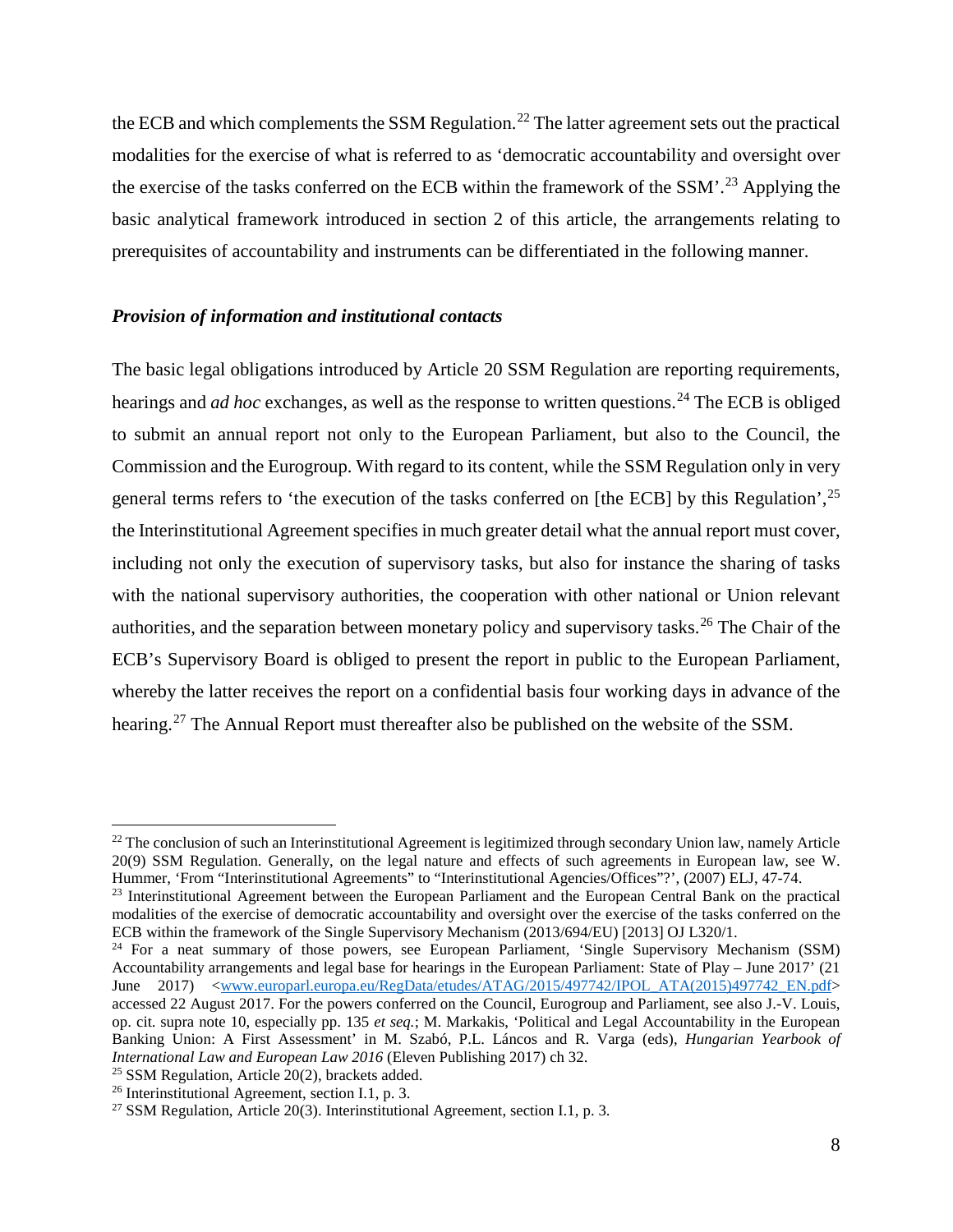The SSM Regulation and the Interinstitutional Agreement distinguish three types of parliamentary discussions. There are ordinary public hearings; *ad hoc* exchanges of views; and confidential meetings.<sup>[28](#page-10-0)</sup> As to the scope of these discussions, while in the SSM Regulation reference is made in broad terms to the execution of the supervisory tasks, the Interinstitutional Agreement states that 'all aspects of the activity and functioning of the SSM covered by Regulation (EU) No 1024/2013' can be addressed. [29](#page-10-1) The Interinstitutional Agreement also determines that the Chair of the Supervisory Board participates in an ordinary public hearing twice a year on request of the European Parliament's competent committee, which according to the Rules of Procedure of the European Parliament is the Committee on Economic and Monetary Affairs (ECON Committee).<sup>[30](#page-10-2)</sup> In addition, the Chair of the Supervisory Board can be invited to additional *ad hoc* exchanges of views 'on supervisory issues'.<sup>[31](#page-10-3)</sup> Furthermore, upon request, the Chair of the Supervisory Board can schedule confidential oral discussions behind closed doors with the Chair and Vice-Chairs of the ECON Committee. Interestingly, Article 20(8) SSM Regulation restricts this parliamentary right to cases '[w]here [it would be] necessary for the exercise of Parliament's powers under the TFEU and Union law'.<sup>[32](#page-10-4)</sup> The Interinstitutional Agreement stipulates that no minutes or any other recording of the confidential meetings must be taken and no statement is to be made for the press or any other media. Each participant to the confidential discussions must sign every time a solemn declaration not to divulge the content of those discussions to any third person.<sup>[33](#page-10-5)</sup>

Next to regular hearings and *ad hoc* exchanges, the ECB must reply in writing to questions put to it by the European Parliament 'as promptly as possible, and in any event within five weeks of their transmission to the ECB'.<sup>[34](#page-10-6)</sup> These questions and replies are accessible on dedicated sections of the ECB and the Parliament's website.<sup>[35](#page-10-7)</sup> The ECB is further put under an obligation to cooperate with the European Parliament during any investigations carried out by Parliament pursuant to Article

<span id="page-10-0"></span><sup>&</sup>lt;sup>28</sup> SSM Regulation, Article  $20(5)$ , (8) and (6).

<span id="page-10-1"></span><sup>29</sup> Interinstitutional Agreement, section I.2, pp. 3-4.

<span id="page-10-2"></span> $30$  Interinstitutional Agreement, section I.2, p. 3. Rules of Procedure of the European Parliament (8<sup>th</sup> parliamentary term, January 2017), Annex V, section VI.

<span id="page-10-3"></span><sup>31</sup> Interinstitutional Agreement, section I.2, p. 3.

<span id="page-10-4"></span><sup>32</sup> SSM Regulation, Article 20(8).

<span id="page-10-5"></span><sup>33</sup> Interinstitutional Agreement, section I.2, p. 4.

<span id="page-10-6"></span><sup>&</sup>lt;sup>34</sup> SSM Regulation, Article 20(6); Interinstitutional Agreement, section I.3, p. 4.

<span id="page-10-7"></span><sup>35</sup> See, e.g., [<http://www.europarl.europa.eu/committees/en/econ/banking-union.html>](http://www.europarl.europa.eu/committees/en/econ/banking-union.html) accessed 23 August 2017.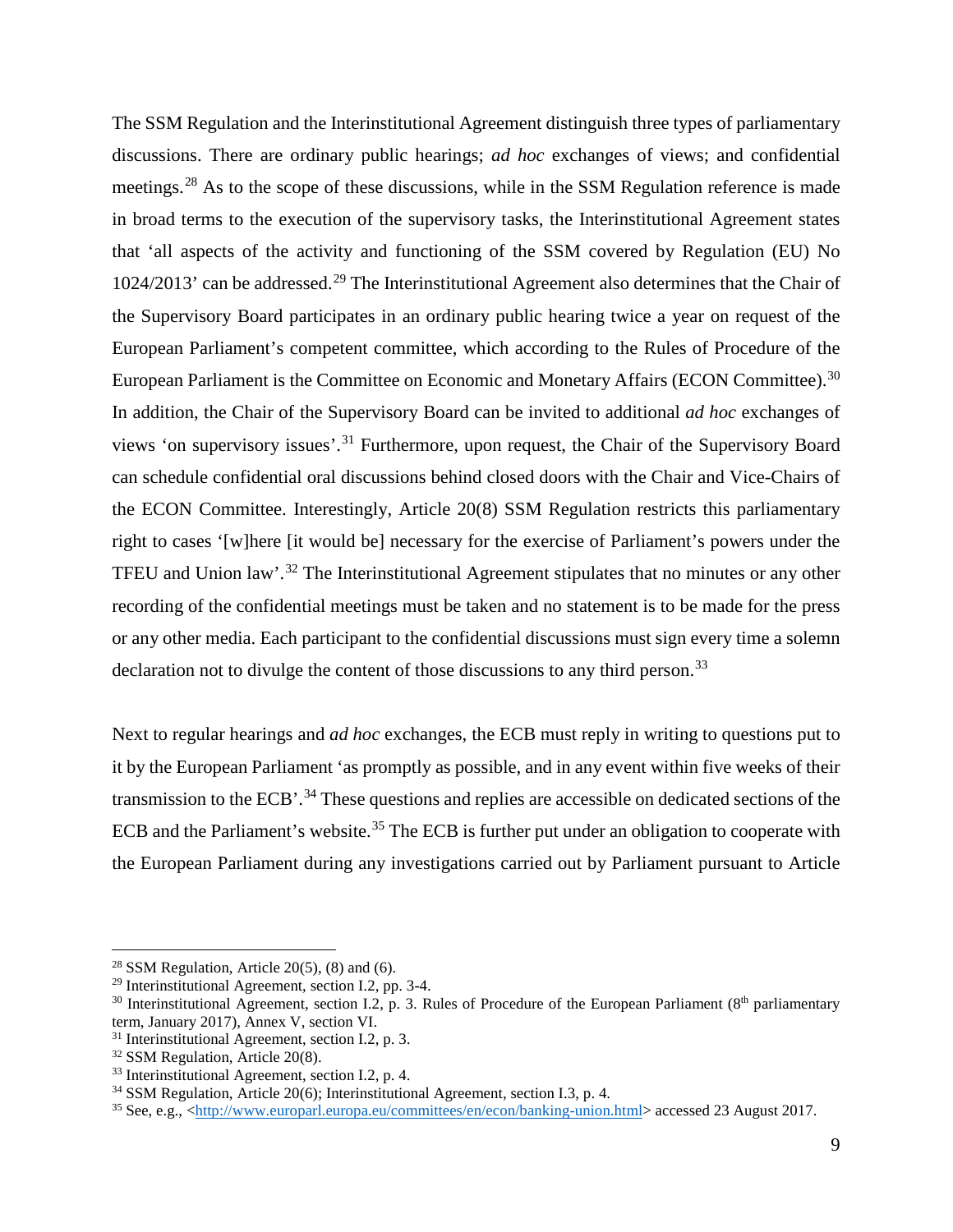226 TFEU on the setting-up of temporary Committees of Inquiry to investigate alleged contraventions or maladministration in the implementation of Union law.<sup>[36](#page-11-0)</sup>

Whereas the SSM Regulation does not include any additional details on this point, the Interinstitutional Agreement further contains a number of provisions on access to information by Parliament.<sup>[37](#page-11-1)</sup> Notably, the ECB must provide the ECON Committee at least with a comprehensive and meaningful record of the proceedings of the Supervisory Board that enables an understanding of the discussions, including an annotated list of decisions. In the case of an objection of the ECB's Governing Council against a draft decision of the Supervisory Board,<sup>[38](#page-11-2)</sup> the President of the ECB must inform the Chair of the ECON Committee of the reasons for such an objection. In the event of the winding-up of a credit institution, non-confidential information relating to that credit institution shall be disclosed *ex post*, once any restrictions on the provision of relevant information resulting from confidentiality requirements have ceased to apply.<sup>[39](#page-11-3)</sup>

Finally, the information duties of the ECB also extend to the acts it adopts. According to the Interinstitutional Agreement, the ECB must duly inform the ECON Committee of the procedures (including timing) it has set up for the adoption of regulations, decisions, guidelines and recommendations that are subject to public consultation in accordance with the SSM Regulation. The ECB must, in particular, provide information on the principles and kinds of indicators or information it is generally using in developing acts and policy recommendations, with a view to enhancing transparency and policy consistency. Moreover, the ECB must transmit the draft acts before the beginning of the public consultation procedure. Where the European Parliament submits comments on the acts, there may be informal exchanges of views with the ECB on such comments, in parallel with the open public consultations. Once the ECB has adopted an act, it must forward it to the ECON Committee. Finally, the ECB is obliged to regularly inform the European Parliament in writing about the need to update adopted acts.<sup>[40](#page-11-4)</sup>

<span id="page-11-0"></span> <sup>36</sup> Interinstitutional Agreement, section III, pp. 5-6.

<span id="page-11-1"></span><sup>37</sup> But see SSM Regulation, Article 20(9), according to which 'appropriate arrangements' have to be concluded between the ECB and the European Parliament on these and other 'practical arrangements'.

<span id="page-11-2"></span><sup>&</sup>lt;sup>38</sup> Pursuant to Article 26(8) SSM Regulation.

<span id="page-11-3"></span><sup>39</sup> Interinstitutional Agreement, section I.4, p. 4.

<span id="page-11-4"></span><sup>40</sup> Interinstitutional Agreement, section V, p. 6.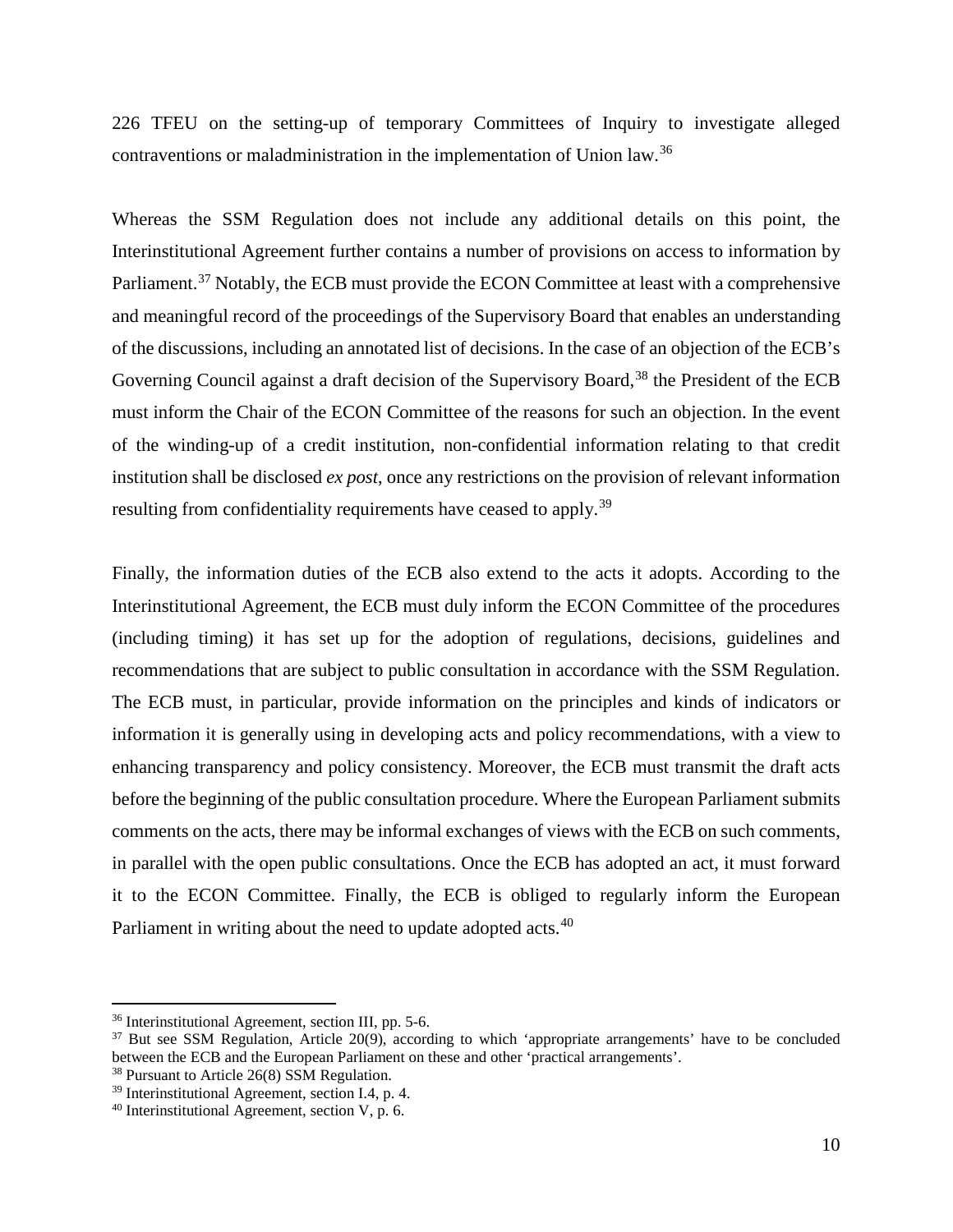#### *The benchmark: the objectives of the SSM*

What becomes clear from this brief overview is that the SSM Regulation, taken in conjunction with the Interinstitutional Agreement, introduces a relatively detailed framework governing the provision of information by the ECB and its relationship with the European Parliament. Yet, as was argued in section 2, whether institutional contacts and information provided can become the basis of meaningful accountability depends on the existence of a clear set of objectives or standards based on which the action of the accountee can be assessed. Article 20 SSM Regulation on the accountability of the ECB does not itself specify the object of this accountability beyond referring in rather broad terms to 'the implementation of this Regulation' and 'the execution of its supervisory tasks'.<sup>[41](#page-12-0)</sup> Moreover, an unequivocal objective cannot be found elsewhere in the SSM Regulation. In fact, the SSM Regulation very much underscores the observation made in the previous section concerning the characteristics of financial market regulation and supervision. The first paragraph of Article 1 SSM Regulation states that the objectives of the conferral of specific tasks relating to the prudential supervision of credit institutions are: 'contributing to the safety and soundness of credit institutions and the stability of the financial system within the Union and each Member State, with full regard and duty of care for the unity and integrity of the internal market based on equal treatment of credit institutions with a view to preventing regulatory arbitrage.' To the extent that the safety and soundness of credit institutions and the stability of the financial system may be qualified as the core objectives of the ECB as a European supervisor, they hardly amount to a quantifiable yardstick based on which the performance of the ECB can be objectively evaluated.

The ECB itself has defined financial stability as 'a state whereby the build-up of systemic risk is prevented'.[42](#page-12-1) In turn, according to the ECB, '[s]ystemic risk can best be described as the risk that the provision of necessary financial products and services by the financial system will be impaired to a point where economic growth and welfare may be materially affected.<sup>[43](#page-12-2)</sup> While any attempt to quantify the objectives of the SSM must be applauded, in doing so the ECB is effectively

<span id="page-12-0"></span><sup>&</sup>lt;sup>41</sup> SSM Regulation, Article  $20(1)$  and (5).

<span id="page-12-1"></span><sup>42</sup> See [<https://www.ecb.europa.eu/pub/fsr/html/index.en.html>](https://www.ecb.europa.eu/pub/fsr/html/index.en.html) accessed 28 August 2017.

<span id="page-12-2"></span> $43$  ibid.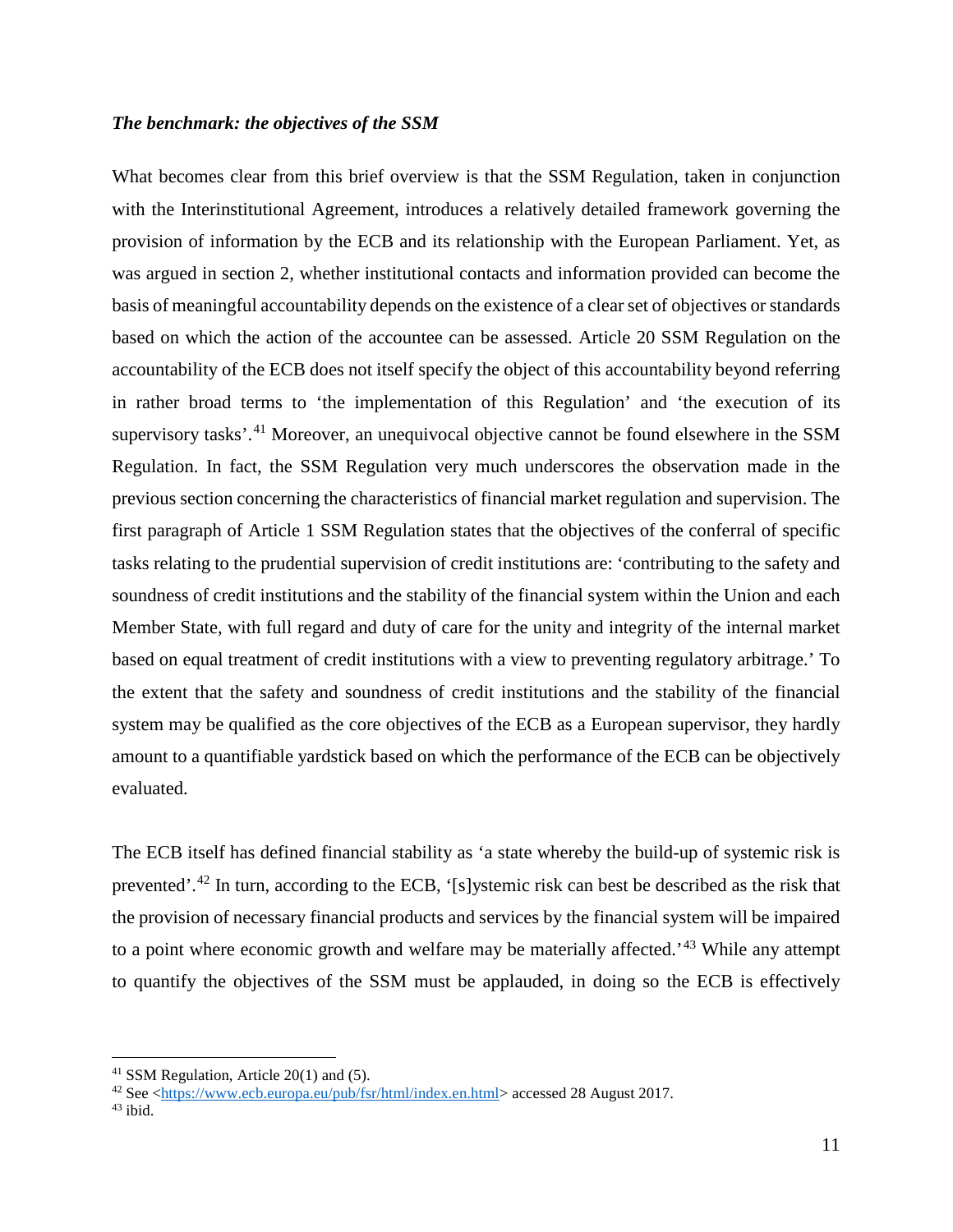replacing one vague yardstick with another one, as it may be up to debate at what point economic growth and welfare are 'materially affected'.

#### *The European Parliament's accountability instruments*

<span id="page-13-4"></span>Due to the nature of the legal basis of the SSM, it is in principle possible to change the legal framework of the SSM by means of an amendment of secondary Union law. This stands in sharp contrast to the 'quasi-constitutional status' of the legal and institutional arrangements on monetary policy, which are enshrined in EU primary law and hence are much more difficult to amend.<sup>[44](#page-13-0)</sup> Yet, as the SSM Regulation has been adopted pursuant to Article 127(6) TFEU, a special legislative procedure applies, which puts the Council at the helm of the process with the European Parliament only having a right to be consulted.<sup>[45](#page-13-1)</sup> In fact, in procedural terms the ECB is put on an equal footing with the European Parliament, as the former also has a right to be consulted. Due to the absence of the application of the ordinary legislative procedure the possibility of an amendment of the SSM Regulation cannot therefore be considered an instrument at the disposal of the European Parliament. To be sure, any amendment of the SSM Regulation by the Council has to take place within the parameters of the EU Treaties and the relevant international standards.<sup>[46](#page-13-2)</sup>

Compared to the procedure for the amendment of the SSM Regulation, the role of the European Parliament in the appointment and dismissal of the management of the Supervisory Board is somewhat more substantial. Firstly, while the Chair and Vice-Chair are formally appointed by the Council by means of an implementing decision, this requires the approval of the European Parliament.<sup>[47](#page-13-3)</sup> To this end the Interinstitutional Agreement states that the ECB must provide Parliament with the shortlist of candidates for these two positions. The ECON Committee may submit questions to the ECB relating to the selection criteria and the shortlist of candidates. The ECB must then submit its proposals for the Chair and the Vice-Chair to Parliament together with written explanations of the underlying reasons. A public hearing of the proposed Chair and Vice-

<span id="page-13-0"></span> <sup>44</sup> F. Amtenbrink and K. Van Duin, 'The European Central Bank before the European Parliament: Theory and Practice After Ten Years of Monetary Dialogue', (2009) 34 E.L. Rev. 561, 582-83; F. Amtenbrink, 'The Metamorphosis of European Economic and Monetary Union' in D. Chalmers and A. Arnull (eds), *The Oxford Handbook of European Union Law* (OUP, 2015) 729; De Haan and Gormley (1996), op. cit. supra note [8,](#page-4-3) 101.

<span id="page-13-1"></span><sup>45</sup> Article 127(6) TFEU.

<span id="page-13-2"></span><sup>46</sup> Louis (2015), op. cit. supra note [10,](#page-5-3) 137-38.

<span id="page-13-3"></span><sup>47</sup> SSM Regulation, Article 26(3).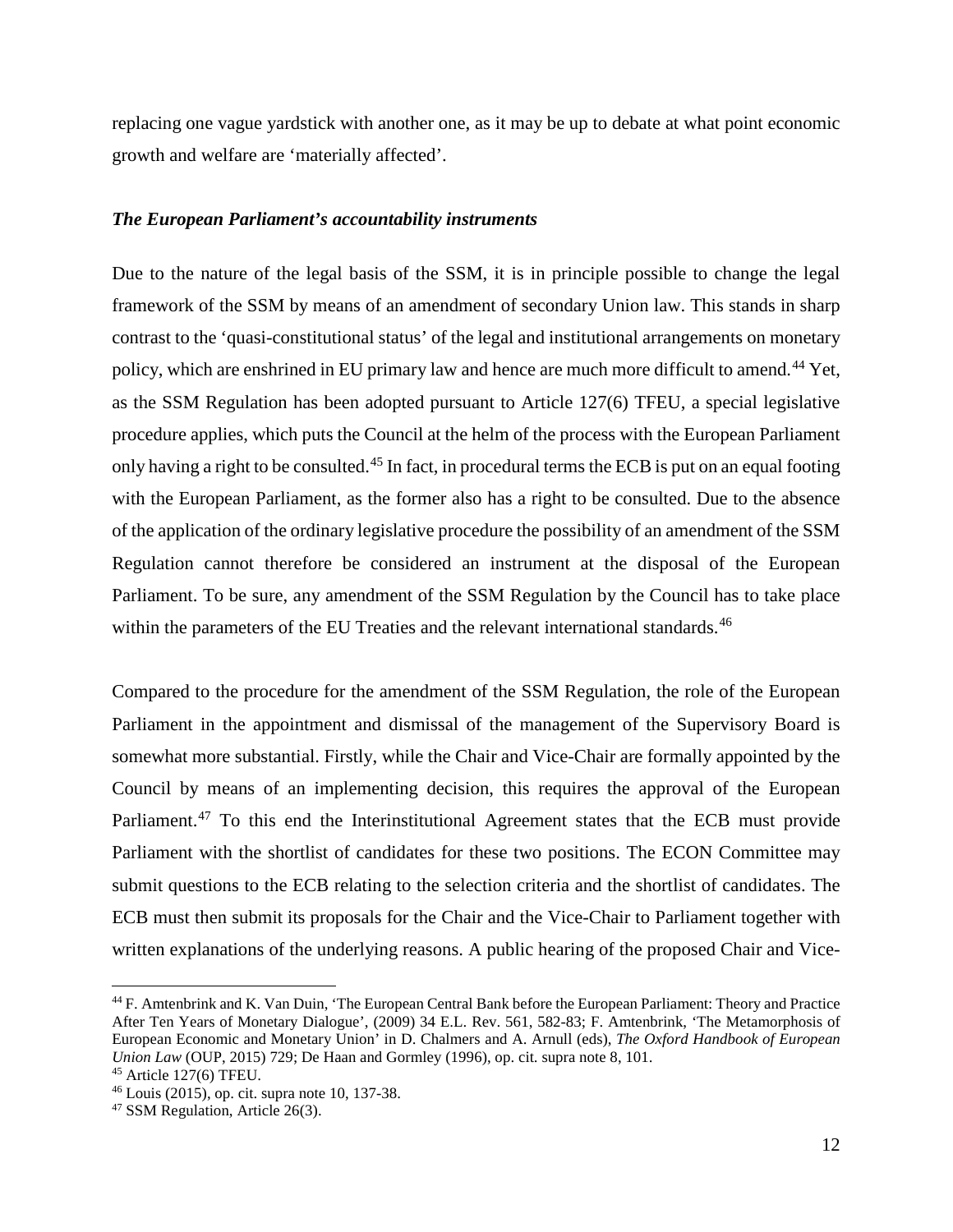Chair of the Supervisory Board is held in the ECON Committee. The Parliament must reach its final decision through a vote in the ECON Committee and in plenary. If the ECB's proposal is not approved by the European Parliament, the ECB may decide either to draw on the pool of candidates that applied originally for the position or to re-initiate the selection process.[48](#page-14-0) This involvement of the European Parliament stands in sharp contrast to what can be observed for the appointment of the main managerial board of the ECB. Indeed, it will be recalled that the European Parliament is merely consulted on the appointment of the President, the Vice-President and the other members of the Executive Board of the ECB.[49](#page-14-1) It is thus little surprising that the European Parliament has made a point out of emphasising that it considers the arrangements in the SSM Regulation 'an important precedent for an enhanced role of the EP in an EMU governance based on differentiation', calling 'for the inclusion of Parliament in the appointment procedure of the President, Vice-President and other members of the Executive Board of the ECB in Article 283 TFEU, by requiring that it consents to the recommendations of the Council'.<sup>[50](#page-14-2)</sup> This proposal is reminiscent of the arrangements governing the Fed, whereby any appointment to the Board of Governors by the President of the United States has to be confirmed by the US Senate.<sup>[51](#page-14-3)</sup> The implementation of this proposal would, however, require an amendment of primary Union law. Beyond the obvious motivation to increase the European Parliament's role in the accountability of the ECB for its monetary policy tasks, it can also be observed that a substantive role of the European Parliament in the appointment of the members of the Executive Board would also be a recognition of the fact that its members form an integral part of the ECB's Governing Council, which pursuant to the SSM Regulation, formally adopts (or objects to) supervisory decisions that are prepared by the Supervisory Board.<sup>[52](#page-14-4)</sup>

The European Parliament's approval is further required for the removal of the Chair or Vice-Chair of the Supervisory Board from office.<sup>[53](#page-14-5)</sup> The approval process again requires a vote in the ECON

<span id="page-14-0"></span> <sup>48</sup> Interinstitutional Agreement, section II, pp. 4-5.

<span id="page-14-1"></span> $49$  TFEU, second subparagraph of Article 283(2).

<span id="page-14-2"></span><sup>50</sup> Committee on Constitutional Affairs, 'Report on Constitutional Problems of a Multitier Governance in the European Union' 2012/2078(INI) (15 November 2013) <www.europarl.europa.eu/sides/getDoc.do?pubRef=-//EP//TEXT+REPORT+A7-2013-0372+0+DOC+XML+V0//EN> accessed 13 November 2015, paras 40 and 75.

<span id="page-14-3"></span><sup>&</sup>lt;sup>51</sup> G. Claeys, M. Hallerberg and O. Tschekassin, 'European Central Bank Accountability: How the Monetary Dialogue Could Evolve' (March 2014) Bruegel Policy Contribution Issue 2014/04, 5.

<span id="page-14-4"></span><sup>52</sup> SSM Regulation, Article 26(8).

<span id="page-14-5"></span><sup>53</sup> SSM Regulation, Article 26(4).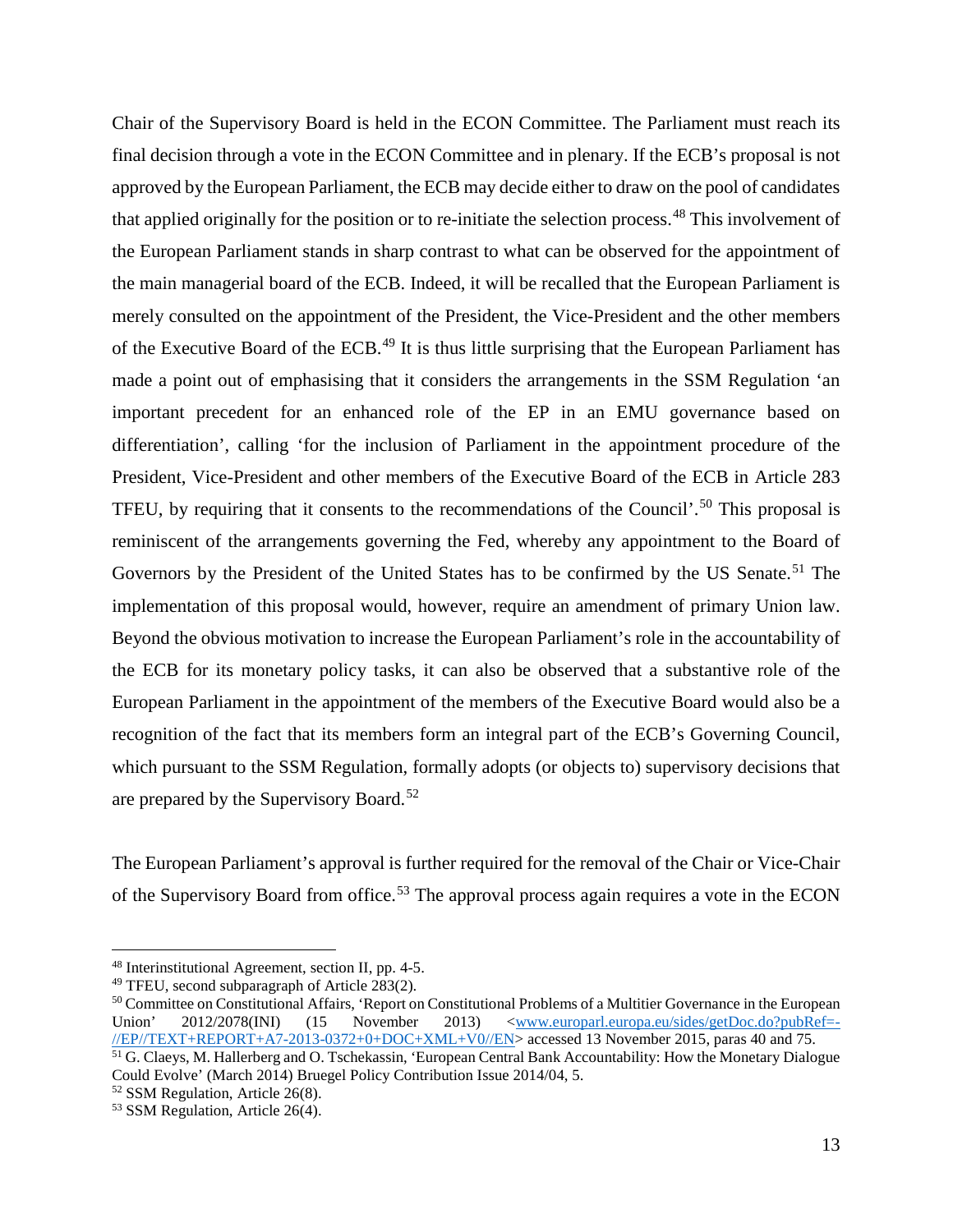Committee and in plenary.<sup>[54](#page-15-0)</sup> The SSM Regulation provides that these officials can only be removed from office if they no longer fulfil the conditions required for the performance of their duties or have been guilty of serious misconduct.<sup>[55](#page-15-1)</sup> For those purposes, the European Parliament may inform the ECB that it considers the conditions for the removal of those officials from office to be fulfilled.<sup>[56](#page-15-2)</sup> The ECB must provide its considerations in writing.<sup>[57](#page-15-3)</sup> What becomes clear from this provision is that the dismissal procedure cannot in principle be used by the European Parliament as an accountability instrument to assign consequences to bad performance.

Concerning the financing of the SSM-related activities of the ECB it will be recalled first of all that the budget of the ECB does not form part of the general budget of the EU and hence is not part of the decision on the annual budget pursuant Article 314 TFEU which the European Parliament takes jointly with the Council. Pursuant to Article 26(2) Statute ESCB and ECB, it is the Executive Board of the ECB that draws up annual accounts that have to be approved by the Governing Council. The ECB finances itself through own revenues and is only to a very limited extent subject to the scrutiny of the EU's Court of Auditors, as Article 27.2. Statute ESCB and ECB limits the role of the latter institution to an examination of the 'operational efficiency of the management of the ECB.<sup>[58](#page-15-4)</sup> This approach can be explained by the resolute of the drafters of the legal framework to ensure the (financial) independence of the ECB for its monetary policy tasks. Concerning the ECB's role in the SSM, secondary Union law provides that '[t]he ECB shall be responsible for devoting the necessary financial and human resources to the exercise of the tasks conferred on it by this Regulation.'[59](#page-15-5) To this purpose, it levies an annual supervisory fee on credit institutions and branches established in participating Member States, which must cover expenditure incurred by the ECB in relation to the tasks conferred on it under Articles 4-6 SSM Regulation.<sup>[60](#page-15-6)</sup> 'The ECB's expenditure for carrying out the tasks conferred on it by this Regulation

<span id="page-15-0"></span> <sup>54</sup> Interinstitutional Agreement, section II, p. 5.

<span id="page-15-1"></span><sup>55</sup> SSM Regulation, first subparagraph of Article 26(4).

<span id="page-15-2"></span><sup>&</sup>lt;sup>56</sup> SSM Regulation, third subparagraph of Article 26(4).

<span id="page-15-3"></span><sup>57</sup> Interinstitutional Agreement, section II, p. 5.

<span id="page-15-4"></span><sup>58</sup> For the monetary policy task of the ECB see already R. Smits, *The European Central Banks. Institutional Aspects*  (Kluwer Law International, 1997), 168.

<span id="page-15-5"></span><sup>59</sup> SSM Regulation, Article 28.

<span id="page-15-6"></span> $60$  SSM Regulation, Article 30(1). This is, according to Article 30(5), 'without prejudice to the right of national competent authorities to levy fees in accordance with national law and, to the extent supervisory tasks have not been conferred on the ECB, or in respect of costs of cooperating with and assisting the ECB and acting on its instructions,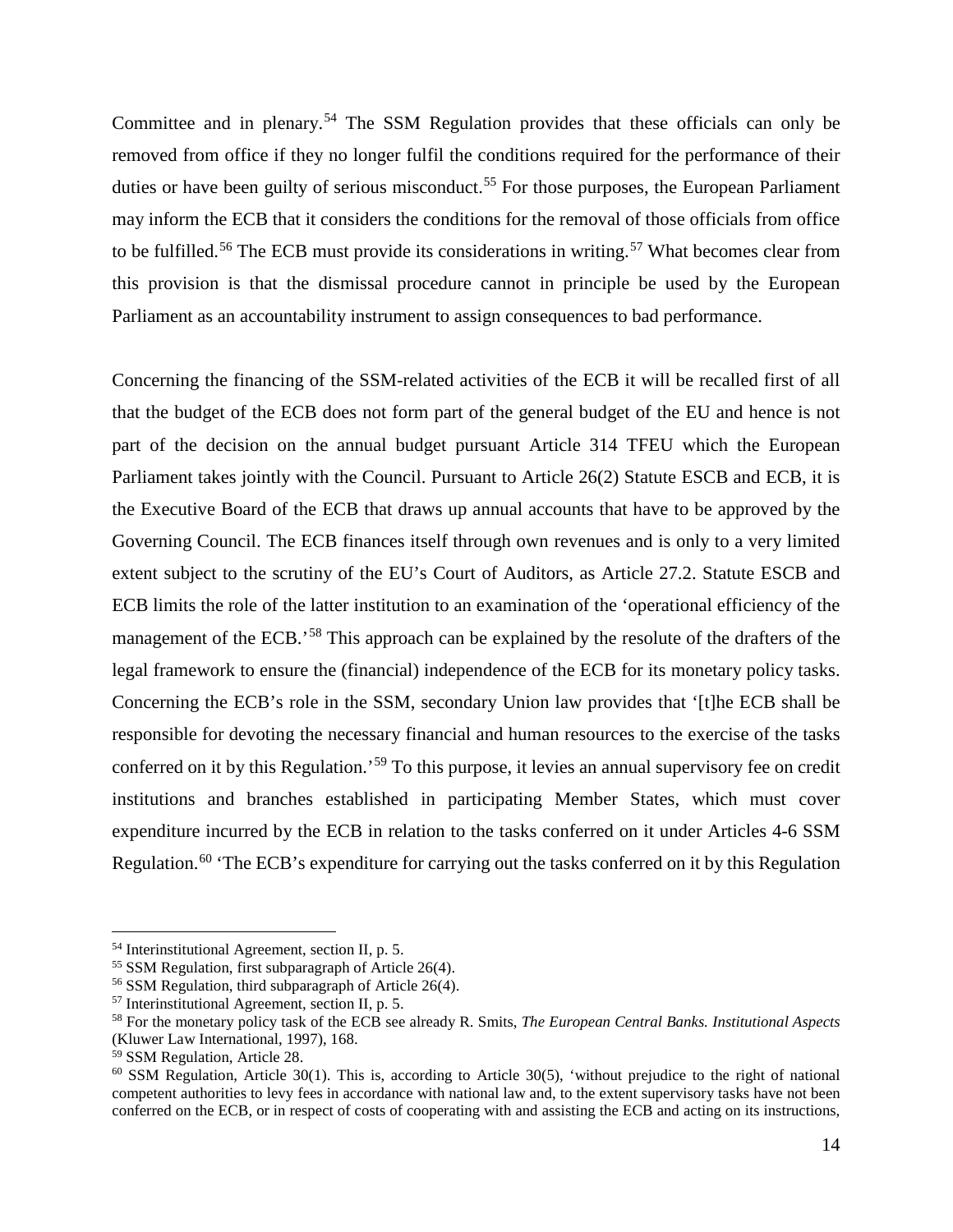shall be separately identifiable within the budget of the ECB.'[61](#page-16-0) Moreover, '[t]he ECB shall, as part of the [annual] report referred to in Article 20, report in detail on the budget for its supervisory tasks. The annual accounts of the ECB drawn up and published in accordance with Article 26.2 of the Statute of the ESCB and of the ECB shall include the income and expenses related to the supervisory tasks.<sup>'[62](#page-16-1)</sup> That the SSM-related budget is thus considered to be part of the general budget of the ECB also derives from Article 29(2) SSM Regulation, according to which '[i]n line with Article 27.1 of the Statute of the ESCB and of the ECB the supervisory section of the annual accounts shall be audited' by independent external auditors recommended by the Governing Council and approved by the Council.<sup>[63](#page-16-2)</sup> The role of the Court of Auditors is again limited to examining the operational efficiency of the management of the ECB, and the exact scope of this role is subject of debate.<sup>[64](#page-16-3)</sup>

#### **IV. Initial evidence from parliamentary practice**

In observing parliamentary practice to date, this working paper focuses on two main aspects that deserve consideration, namely the internal organisation in the ECON Committee and the actual course of events during the encounters with ECB officials.

#### *Organisational aspects*

As regards the internal organisation of the European Parliament, in preparation of the coming into operation of the SSM, the so-called Banking Union Working Group (BUWG) was set up in October 2014, which is made up of 15 MEPs from the ECON Committee. Next to the Committee's Chair and the –no less than four– Vice-Chairs, the BUWG is composed of MEPs from the eight political groups currently represented in the European Parliament. According to the publicly available documentation of the European Parliament, the BUWG 'monitors the implementation of

in accordance with relevant Union law and subject to the arrangements made for the implementation of this Regulation, including Articles 6 and 12.'

<span id="page-16-0"></span><sup>61</sup> SSM Regulation, Article 29(1).

<span id="page-16-1"></span><sup>62</sup> SSM Regulation, Article 29(2).

<span id="page-16-2"></span><sup>63</sup> SSM Regulation, Article 29(3).

<span id="page-16-3"></span> $64$  See European Court of Auditors, 'Single Supervisory Mechanism – Good start but further improvements needed', Special Report, 2016, No. 29, available at [<https://www.eca.europa.eu/en/Pages/DocItem.aspx?did=39744>](https://www.eca.europa.eu/en/Pages/DocItem.aspx?did=39744).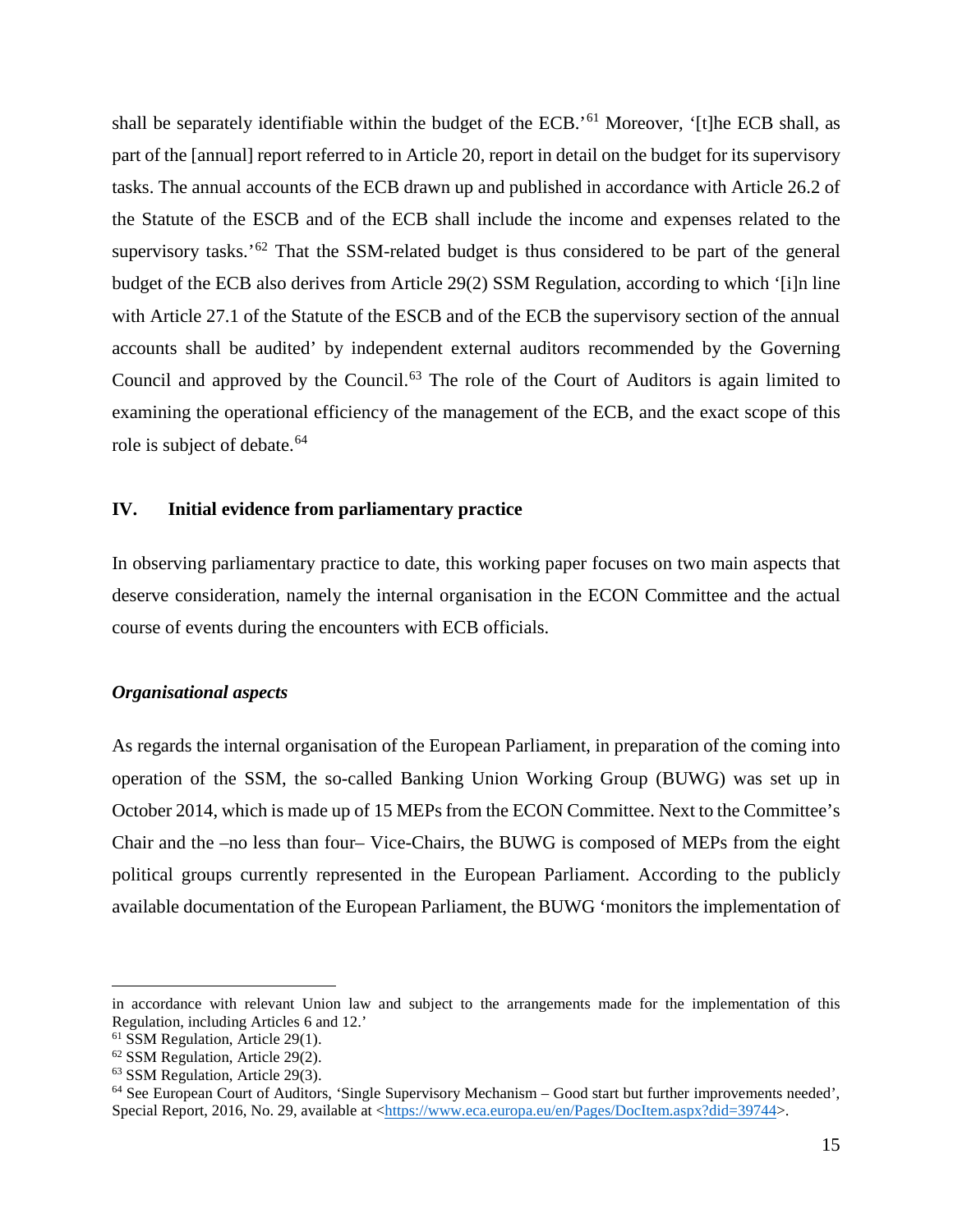the SSM, scrutinizes the exercise of the ECB's tasks as bank supervisor and deals with any related matters concerning the SSM'.<sup>[65](#page-17-0)</sup>

While little additional information is publicly available on the internal workings of the BUWG, from queries by the authors of this working paper it can be assumed that the role of BUWG is primarily that of an agenda-setter for the scrutiny of the ECB *inter alia* for its supervisory related tasks. This goes beyond a mere preparation of the regular hearings, as the Group has its own working programme and meets more often than for the twice-a-year regular hearings. It is also the BUWG that decides on the topics to be covered in briefing papers by external experts for the ECON Committee in preparation of the exchanges with the ECB. These external experts are contracted by the ECON Committee, namely the Economic Governance Support Unit (EGOV) of the European Parliament's Directorate-General for Internal Policies, for the duration of the legislative term. Similarly to what can be observed in the context of the monetary dialogue,  $66$  these briefing papers take the form of an in-depth analysis of specific issues. In the case of the SSM, this includes items such as bank structural reform, conduct risk, and internal rating models. Interestingly, on the website of the ECON Committee no specific information on the composition and selection procedure of this expert group could be found, and its composition can only be divined by glancing at the authors of the expert studies that are made available on the website. This opaqueness surrounding the external experts is quite remarkable considering that the European Parliament regards these briefing papers to 'form part of the scrutiny of the Banking Union'.[67](#page-17-2)

Next to the external briefing papers, EGOV also issues its own briefing papers in preparation of the regular hearings and *ad hoc* exchanges with the ECB. These internal briefings analyse issues based on publicly available information and, according to the European Parliament, are made available for information purposes only. An illustration thereof is the briefing paper for the meeting

<span id="page-17-0"></span> <sup>65</sup> European Parliament, 'Banking Union Working Group', available at [<www.europarl.europa.eu/cmsdata/121342/Banking%20Union%20Working%20Group%2020170614.pdf>](http://www.europarl.europa.eu/cmsdata/121342/Banking%20Union%20Working%20Group%2020170614.pdf) accessed 30 August 2017. The BUWG also monitors the implementation of the Single Resolution Mechanism.

<span id="page-17-1"></span><sup>&</sup>lt;sup>66</sup> On the role of the panel of monetary and economic experts in the monetary dialogue see Amtenbrink and Van Duin (2009), op. cit. supra not[e 44;](#page-13-4) S.C.W. Eijffinger, 'Monetary dialogue 2009–2014: Looking backward, looking forward' (2015) Kredit und Kapital, 1-10.

<span id="page-17-2"></span><sup>67</sup> See <www.europarl.europa.eu/RegData/etudes/BRIE/2017/602070/IPOL\_BRI(2017)602070\_EN.pdf> accessed 28 August 2017.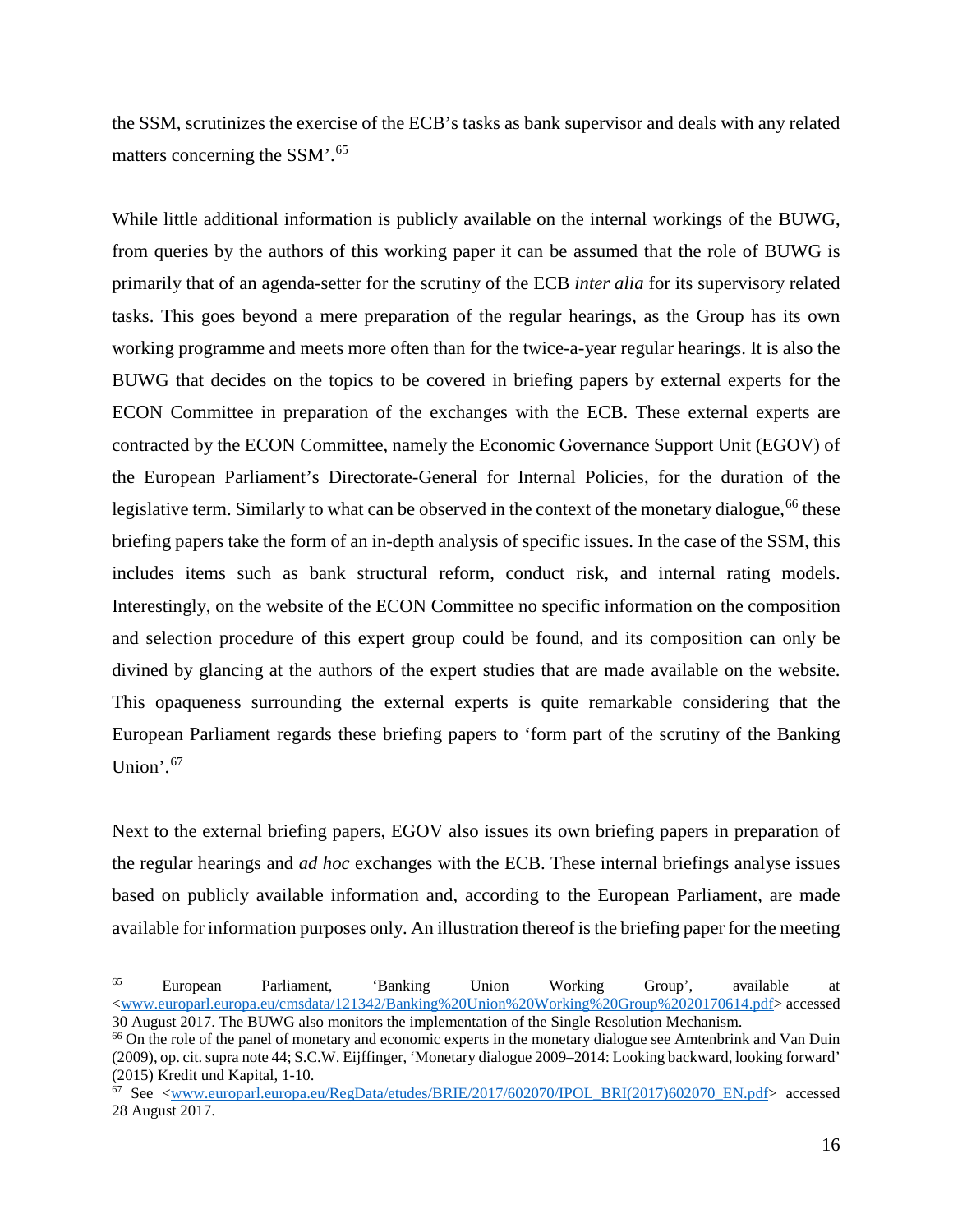of 19 June 2017 which focused on the resolution of *Banco Popular*, including *inter alia* a timeline of events and reflections on previous supervisory assessments; supervisory expectations for the relocation of banks to the Euro area after 'Brexit'; supervisory banking statistics on profitability, NPLs, etc; and recent SSM publications.<sup>[68](#page-18-0)</sup> Moreover, the internal briefing paper typically includes a summary (or an abstract) of the external briefing papers. In case there are more than one external briefing papers for a meeting, there can also be a separate note (or a 'summary') consolidating the summaries of those external briefing papers. For example, before the ECB took on its new banking supervision tasks, it carried out a financial health check of all banks to be supervised, consisting of an asset quality review and a stress test. Given the importance of those preparations, the ECON Committee commissioned two experts to assess the 'Robustness, Validity and Significance of the ECB's Asset Quality Review and Stress Test Exercise', and the key findings of their studies were then outlined in a two-page note.<sup>[69](#page-18-1)</sup> One last aspect regarding the ECON scrutiny of the SSM is, according to the information received by the authors, the existence of a 'secret room' where MEPs can consult confidential documents such as the reports of the SSM boards, supervisory reports, and so on.

#### *Observations from the regular hearings and ad hoc exchanges*

Turning to the actual encounters between the ECON Committee and ECB officials, at the time of writing there have thus far been eleven (11) hearings, including ordinary public hearings (7), *ad hoc* exchanges of views (1), and the presentation of the SSM's annual report (3). In contrast to what can be observed for the monetary dialogue, for the time being no transcripts of these meetings are (publicly) available on the ECON Committee's website. What is instead accessible from the online multimedia library of the European Parliament are video recordings.<sup>[70](#page-18-2)</sup> From these video recordings it can be inferred that these hearings in principle follow a set pattern. They commence with an introduction given by the Chair of the ECON Committee (who is also a member of the BUWG), clarifying what type of meeting this is (ordinary public hearing, *ad hoc* exchange of view,

<span id="page-18-0"></span> <sup>68</sup> See <www.europarl.europa.eu/RegData/etudes/BRIE/2017/602087/IPOL\_BRI(2017)602087\_EN.pdf> accessed 28 August 2017.

<span id="page-18-1"></span><sup>69</sup> See <www.europarl.europa.eu/RegData/etudes/ATAG/2014/528764/IPOL\_ATA(2014)528764\_EN.pdf> accessed 28 August 2017.<br> $70$  See chttp:

<span id="page-18-2"></span><sup>70</sup> See [<http://www.europarl.europa.eu/committees/en/econ/banking-union.html?tab=Banking%20Supervision>](http://www.europarl.europa.eu/committees/en/econ/banking-union.html?tab=Banking%20Supervision) accessed on 30 August 2017. It should be stressed that the video recording of the meeting of 04/02/2014 was not available to watch, and we have not been able to solve the problem through our contacts with the European Parliament.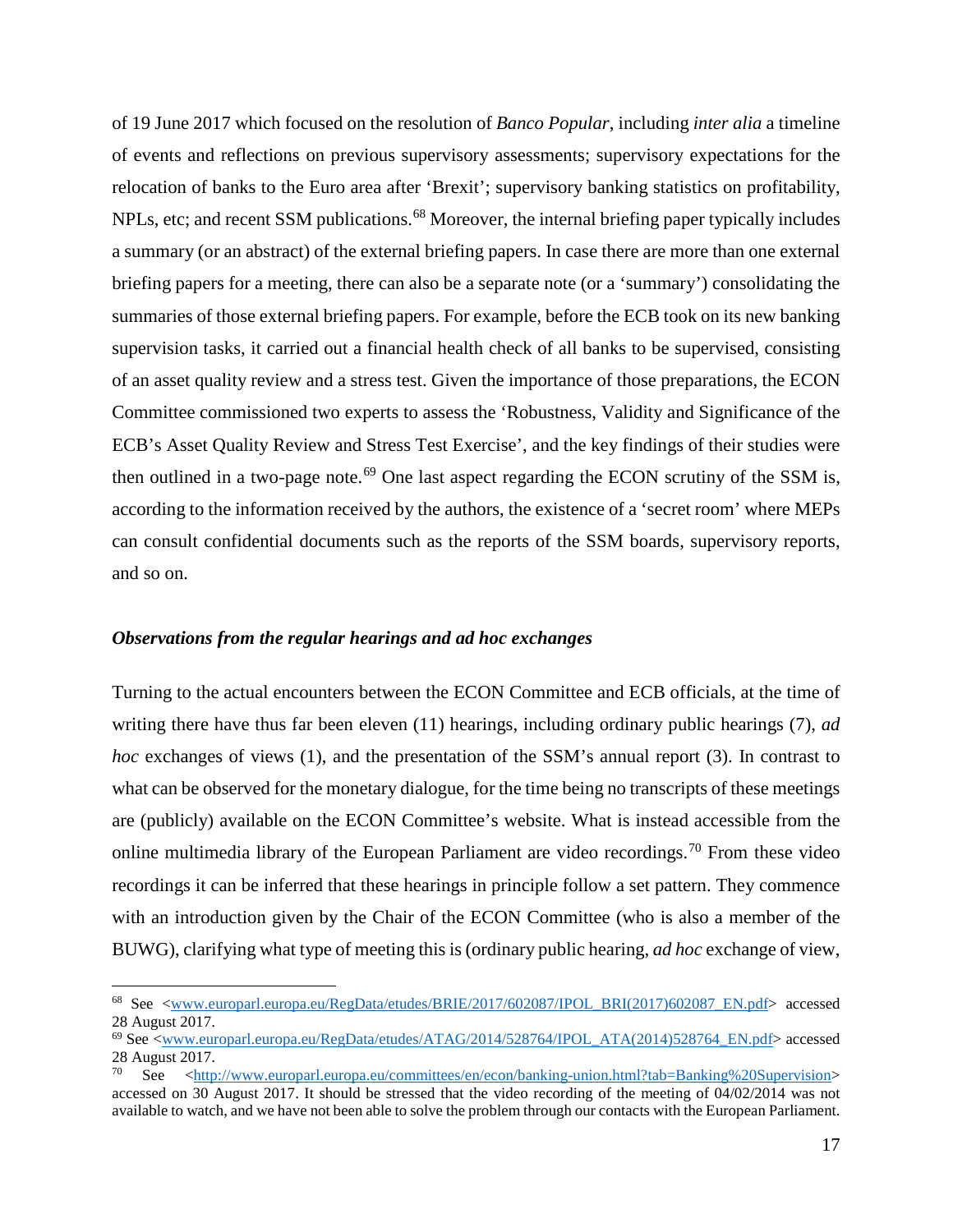and so on), welcoming the Chair of the ECB's Supervisory Board to the Committee, and explaining how the meeting will proceed. This is followed by a short presentation (an introductory statement) from the Chair of the Supervisory Board, and a Question & Answer session between the MEPs and the Chair of the Supervisory Board. During that session around twenty-five (25) questions are asked by the MEPs during each hearing. Overall, a hearing will last for about 90 minutes.

Focusing in this first version of the working paper on the Question & Answer session, what emerges from an initial analysis is that these questions can be put into different categories. Firstly, there are questions which arguably clearly focus on (the duties of) the SSM. Here, a whole range of issues are discussed, concerning bank supervision, non-performing exposures (notably, nonperforming loans), capital requirements, stress tests, the Basel rules, accounting standards, proposed EU rules whose adoption is still pending, and the completion of the Banking Union's architecture. Moreover, the institutional interaction between the SSM, EBA, the monetary policy function of the ECB, and the NCAs is also subject of debate. What is further notable is that many questions relate to the situation of specific credit institutions (mostly those that have run into difficulties for various reasons). It can be observed that in many, albeit certainly not in all, instances the MEPs focus on issues that are of interest to the banking sector of the country from which they come from. A notable example in this regard is when Irish MEPs ask questions concerning the health of individual banks in Ireland.<sup>[71](#page-19-0)</sup> The significance of this observation lies in the fact that MEPs in principle do not represent national constituencies, but rather the Union citizens.[72](#page-19-1) In instances where questions concern specific cases of supervised credit institutions, the Chair of the Supervisory Mechanism regularly invokes her confidentiality obligations under EU banking legislation and answers the question in a somewhat more general fashion.<sup>[73](#page-19-2)</sup>

A second category of questions that can be observed from the hearings are those that concern issues that clearly fall outside the remit of the SSM. Notwithstanding (and perhaps partly because of) the complex division of tasks between national and EU institutions, bodies and agencies acting in this area, the MEPs do not sharply distinguish between bank supervision, banking resolution,

<span id="page-19-0"></span><sup>&</sup>lt;sup>71</sup> See e.g. the meeting of  $03/11/2014$ .

<span id="page-19-1"></span> $72$  Articles 14(2) and 10 TEU.

<span id="page-19-2"></span> $73$  Some typical examples of the words used by the Chair of the Supervisory Board are: 'but to respond in a general fashion…'; 'again, without entering into confidential information...' (meeting of 19/10/2015).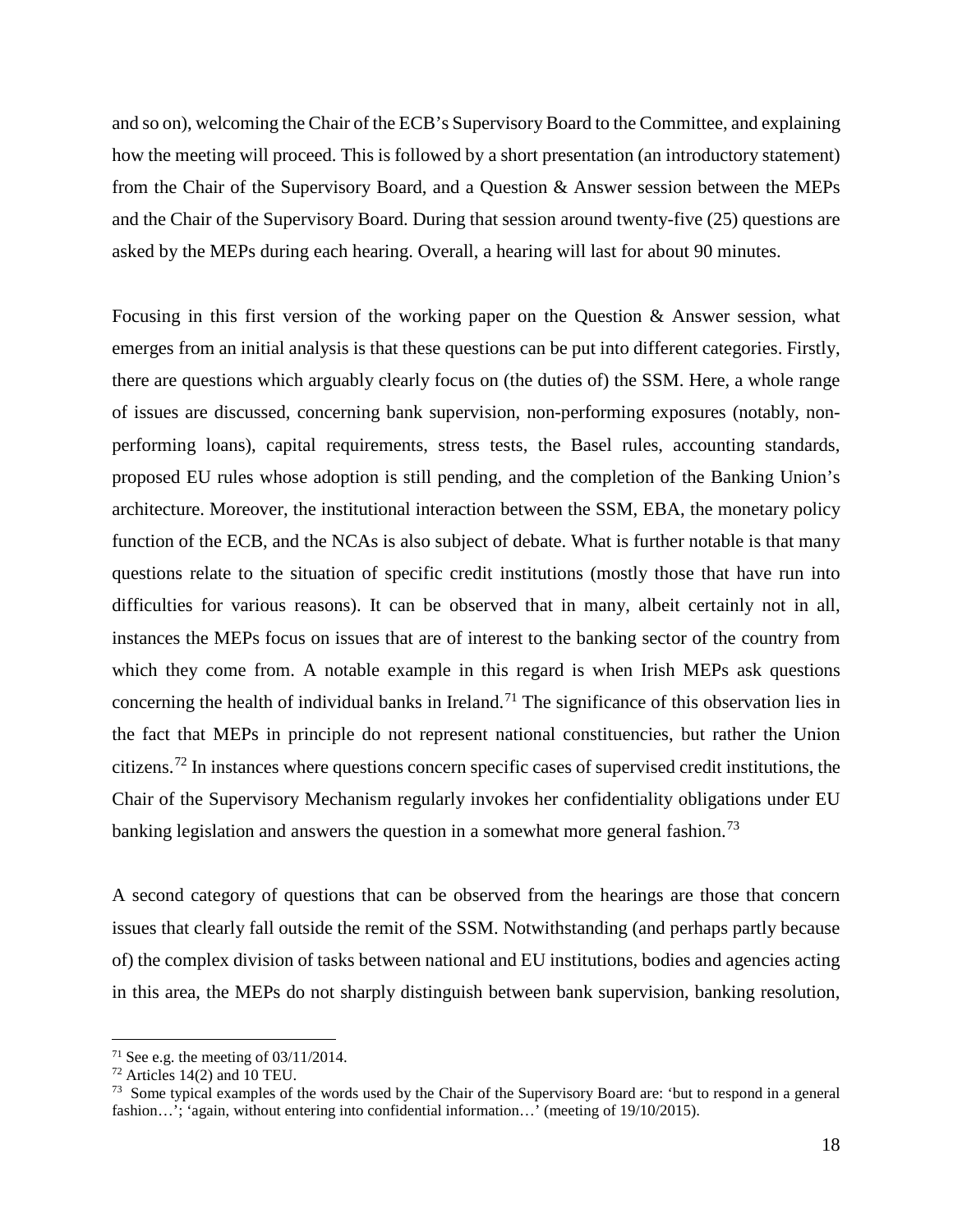and indeed monetary policy issues. This is interesting, especially because of the emphasis that was put on the organisational separation between the monetary policy function and the supervisory tasks of the ECB when the SSM was created.<sup>[74](#page-20-0)</sup> While the majority of questions indeed concern bank supervision, there are also questions on various other issues concerning *inter alia* bank resolution, monetary policy, state aid to banks, or consumer protection. While some questions overtly concern issues that fall outside the remit of the SSM, others touch upon issues falling outside the SSM's sphere of competence but are posed in a way that brings them within the SSM's remit. To provide an example of the latter case, the MEPs sometimes address issues relating to, say, monetary policy (e.g., the level of the interest rates) from a supervisory perspective: what are for example the consequences of a low-interest rate environment for bank profitability and what is the Chair's assessment of the situation?<sup>[75](#page-20-1)</sup> Another example is the connection between decreasing profitability of banks and fin tech (the latter falling outside the SSM's remit).<sup>[76](#page-20-2)</sup>

A third, distinct category concerns questions that touch upon cross-cutting issues that do not only fall within the remit of one institution, agency or body, such as where a bank was put into resolution and there were also questions about money laundering; or questions about whether low interest rates are having an impact on the profitability of banks.<sup>[77](#page-20-3)</sup> In some cases, these issues concern both the tasks conferred upon the ECB's Supervisory Board and those given to another EU agency/body, such as in the case of a credit institution that is put into resolution, whereby questions are raised about the supervisor's role in preventing the failure of the bank.[78](#page-20-4) In other cases, questions may concern the exercise of the duties of the Supervisory Board and the national authorities concerned, such as in the case of a bank which was recapitalised and there were also problems with money laundering. Money laundering can be a sign of poor risk management and internal control.<sup>[79](#page-20-5)</sup> What can be observed is that the Chair of the Supervisory Board commonly refers to the limits of her mandate, and retorts that this is a question for the national justice concerned (in the case of money laundering), or the SRB (in the case of bank resolution), or the monetary policy function of the ECB (with respect to interest rates), and so on. From the standpoint

<span id="page-20-0"></span> <sup>74</sup> We are grateful to René Smits for this valuable observation.

<span id="page-20-1"></span><sup>75</sup> See, e.g., the meeting of 23/03/2017.

<span id="page-20-2"></span><sup>76</sup> See, e.g., the meeting of 19/10/2015.

<span id="page-20-3"></span><sup>77</sup> See, e.g., the meeting of 23/03/2017.

<span id="page-20-4"></span><sup>78</sup> See, e.g., the meeting of 19/06/2017.

<span id="page-20-5"></span><sup>79</sup> See the meeting of 19/06/2017.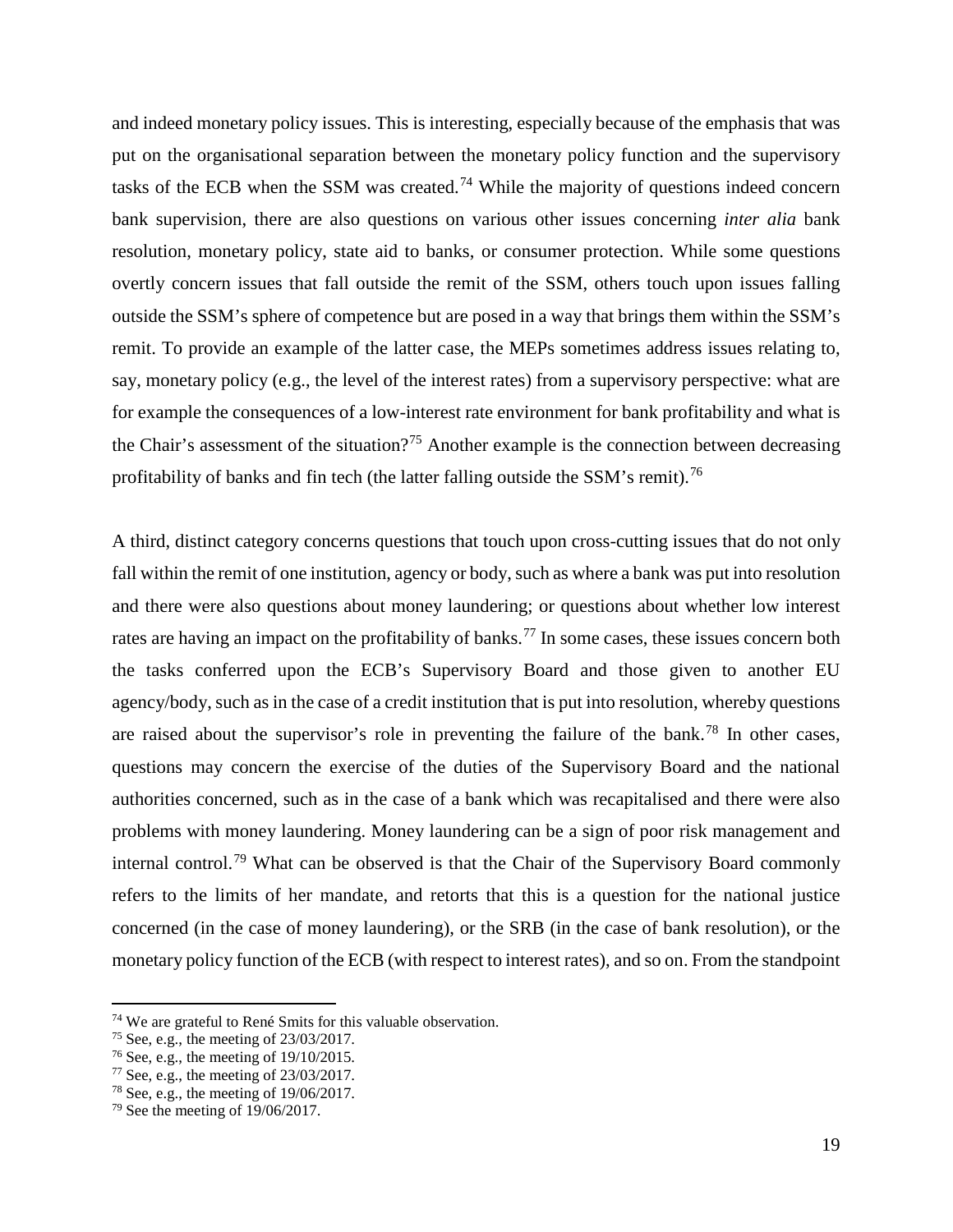of accountability, this practice raises the interesting question of what the appropriate forum then is for discussions on such cross-cutting issues with the relevant institutions, bodies or agencies – at least on those issues that are closely linked, such as in the case of supervision and resolution. This is all the more difficult whenever a question concerns different branches of government (e.g. the judiciary and the Executive) located at different levels of this system of governance (national and EU level). Questions that need an answer in this context are whether there are issues that therefore 'slip through the cracks' and what the implications are for institutional design in this area. Moreover, how would these problems be addressed (if at all) if there were to be a single European capital markets supervisor, as envisaged in the Five Presidents' Report<sup>[80](#page-21-0)</sup> and the Commission's reflection paper on the future of  $EMU$ ?<sup>[81](#page-21-1)</sup>

Notwithstanding the questions that concern issues (partly or fully) falling outside the SSM's remit, a qualitative assessment of these hearings allows the conclusion that overall the MEPs raise informed questions that show an understanding of the relevant issues. Moreover, an interesting feature of those hearings is that the MEPs follow up on questions asked by their colleagues when these were not answered to their satisfaction. It is also common in those meetings for the Chair of the ECON Committee to briefly comment (in 1-2 sentences) on the answer given by the Chair of the Supervisory Board, right after it is given, in order to indicate his disagreement with her assessment of the relevant issues. Furthermore, the members of the Committee sometimes repeat their question if they deem that it was not (adequately) answered by the Chair of the Supervisory Board in her reply.

While it can be observed that the 'atmosphere' in those meetings was, generally speaking, very polite and civil, the mood notably deteriorated whenever the MEPs sensed a failure of the SSM, such as was namely the case whenever a bank had run into difficulties and a meeting was held shortly afterwards, or whenever a bank had been preventatively recapitalised. Two prominent examples are the recapitalisation of Portuguese and Italian banks, as well as the resolution of *Banco* 

<span id="page-21-0"></span> <sup>80</sup> Jean-Claude Juncker in close cooperation with Donald Tusk, Jeroen Dijsselbloem, Mario Draghi and Martin Schulz, 'Completing Europe's Economic and Monetary Union' (22 June 2015) [<https://ec.europa.eu/commission/sites/beta](https://ec.europa.eu/commission/sites/beta-political/files/5-presidents-report_en.pdf)[political/files/5-presidents-report\\_en.pdf>](https://ec.europa.eu/commission/sites/beta-political/files/5-presidents-report_en.pdf), at 12.

<span id="page-21-1"></span> $81$  European Commission, 'Reflection Paper on the Deepening of the Economic and Monetary Union' COM(2017) 291 of 31 May 2017, available at [<https://ec.europa.eu/commission/sites/beta-political/files/reflection-paper](https://ec.europa.eu/commission/sites/beta-political/files/reflection-paper-emu_en.pdf)[emu\\_en.pdf>](https://ec.europa.eu/commission/sites/beta-political/files/reflection-paper-emu_en.pdf), at 20.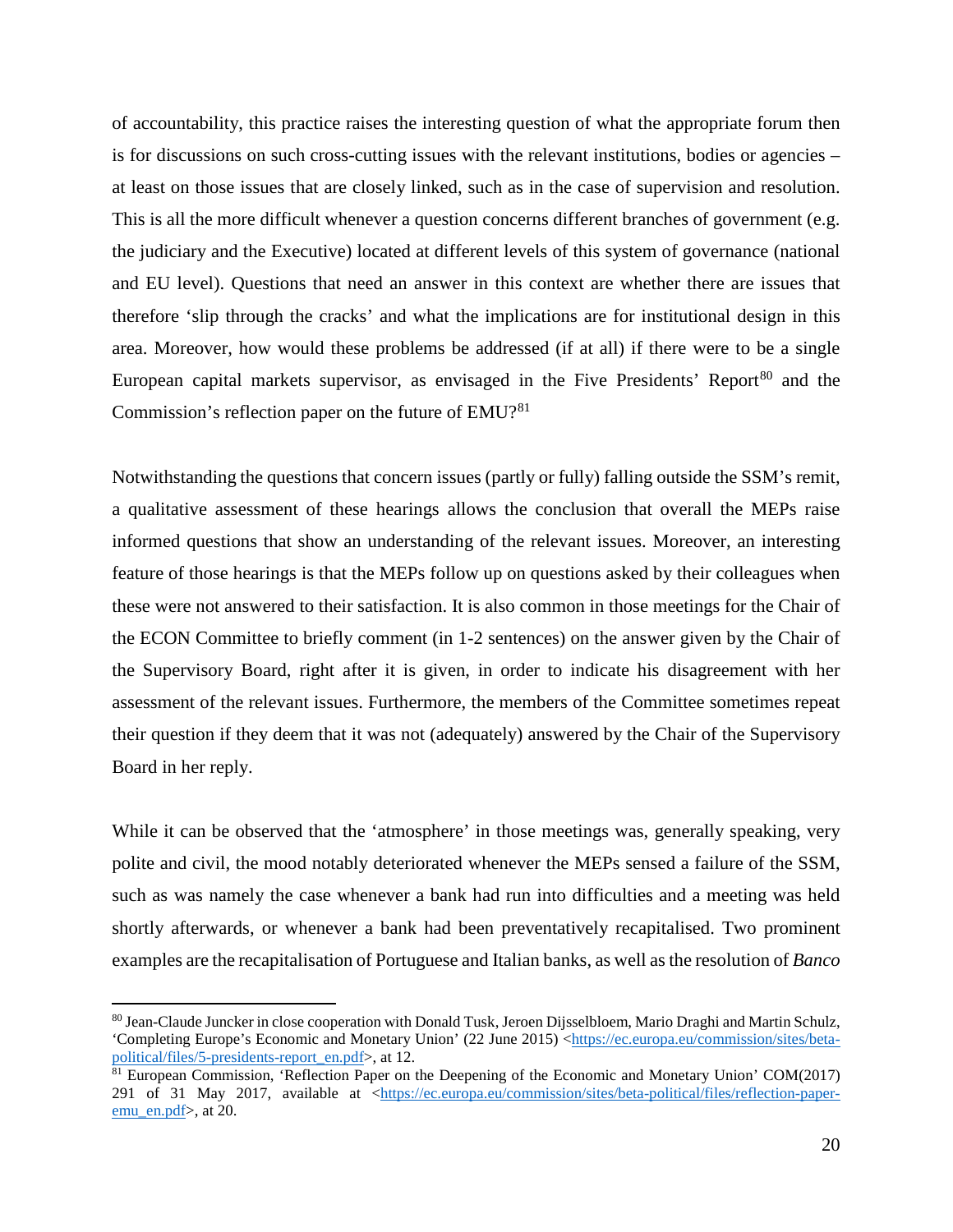*Popular*. [82](#page-22-0) Such events are evidently deemed by (at least some) MEPs to indicate a failure of the SSM. In this connection, it can be noted that even a 'failure' in this sense is not always regarded as a failure of the European supervisor by the Chair of the Supervisory Board. By the same token, the resolution of a bank was 'modestly' seen as a success. $83$ 

Other, more 'critical', questions asked by MEPs concern the issue of equal treatment of banks across Member States (clearly a very sensitive topic). Questions in this direction can be linked to the broad objective stated in the SSM Regulation and in particular the duty of the ECB to have 'full regard and duty of care for the unity and integrity of the internal market based on equal treatment of credit institutions with a view to preventing regulatory arbitrage.<sup>[84](#page-22-2)</sup>

The efficiency of the SSM's operations and the treatment of smaller banks have also been a focal point of those discussions (e.g., with respect to 'burdensome' reporting obligations incumbent on those banks). On some occasions, MEPs use statements made by officials from (national or EU) institutions other than the ECB to raise an issue with the Chair of the Supervisory Board.<sup>[85](#page-22-3)</sup> The Chair of the Supervisory Board is also frequently asked to comment on the actions of the monetary policy function of the ECB – an issue clearly falling outside her mandate, which nevertheless touches upon bank profitability.

Overall, the impression one gets from a first qualitative analysis of these hearings is that the MEPs do not (explicitly) ask questions on the achievement of the SSM's objectives, but rather focus on the overall performance of the banking sector or the financial health of individual banks.<sup>[86](#page-22-4)</sup> Accordingly, the Chair of the Supervisory Board is asked to give an assessment of the situation in the banking sector in the SSM countries or to give an account for the Board's action or inaction with respect to individual banks. The Chair is further asked to comment on issues that fall squarely within her mandate (for example, non-performing loans)<sup>[87](#page-22-5)</sup> or issues that can have an impact on

<span id="page-22-0"></span> $82$  See the meeting of 19/06/2017.

<span id="page-22-1"></span><sup>&</sup>lt;sup>83</sup> See the reply by the Chair of the Supervisory Board to the follow-up question asked by the Chairman in the meeting of 19/06/2017.

<span id="page-22-2"></span><sup>&</sup>lt;sup>84</sup> See section 3 above.

<span id="page-22-3"></span> $85$  See, e.g., the meeting of  $25/06/2015$ .

<span id="page-22-4"></span> $86$  See, e.g., the meeting of  $25/06/2015$ .

<span id="page-22-5"></span><sup>&</sup>lt;sup>87</sup> Among the very many examples, see, e.g., the meeting of 23/03/2017.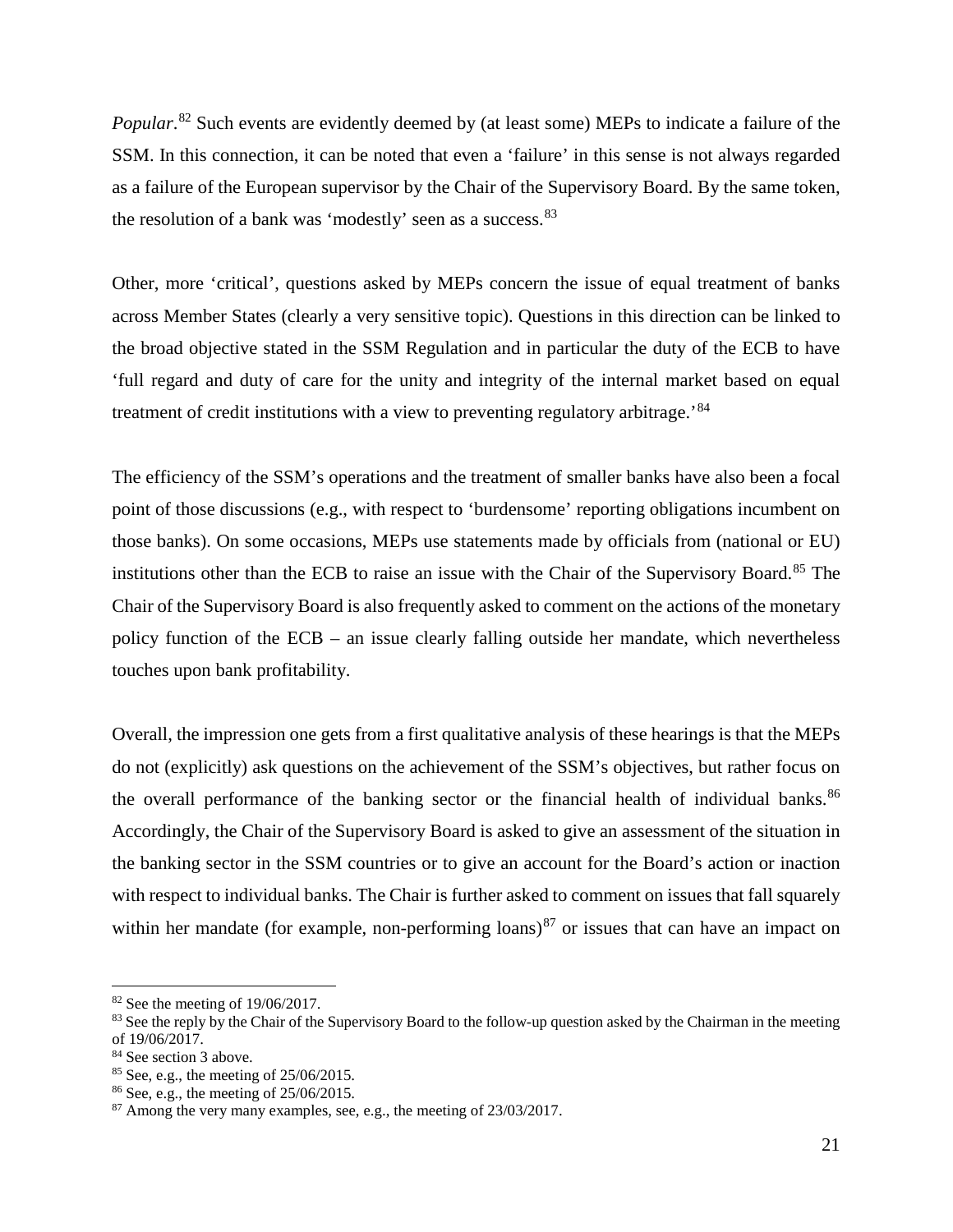objectives falling within the Board's mandate (for example, a lack of investor and consumer protection can have an impact on financial stability).[88](#page-23-0) This makes for a rather contextual discussion, which does not sharply focus on whether the ECB has achieved its objectives as a prudential supervisor of credit institutions. To be sure, this might be an inevitable consequence of the young age of the SSM, which has only been operating for less than three years. It should further be noted that the MEPs are clearly very grateful for the work done by the SSM officials, and they have repeatedly made that clear, especially in the very first hearings.<sup>[89](#page-23-1)</sup> Be that as it may, they can also be very critical of the performance of the SSM, as noted above.

Moreover, considering the questions asked by the MEPs so far, there is no (explicit) dissatisfaction shared among them with the accountability arrangements for the SSM that are currently in force or with the role given to the European Parliament in holding the Supervisory Board to account for the exercise of its duties.<sup>[90](#page-23-2)</sup> This is not to say that there are no references to accountability or transparency. However, such terminology seems to be used to bolster a substantive point made by MEPs or when more information is requested on a specific issue. On very few occasions, the MEPs have asked for (or recommended) the publication of reports by private entities<sup>[91](#page-23-3)</sup> or lobbying letters.<sup>[92](#page-23-4)</sup> On a related matter, there are a small number of questions on whether the Chair of the SSM feels independent enough (from the ECB) to exercise her supervisory duties.<sup>[93](#page-23-5)</sup> It is no secret, and indeed it is hardly a surprise, that some MEPs do not seem to be satisfied with the institutional form that the Supervisory Board took, i.e. as a body of the ECB, rather than as a separate institution.

As regards the use made of the *internal* and *external* briefing papers referred to in the beginning of this section, the MEPs mostly draw on issues discussed in the notes (or briefing papers) prepared by the Economic Governance Support Unit in advance of the meetings of the ECON Committee.

 <sup>88</sup> See the meeting of 22/03/2016.

<span id="page-23-1"></span><span id="page-23-0"></span><sup>89</sup> See, e.g., the hearings of 18/03/2014 and 03/11/2014.

<span id="page-23-2"></span> $90$  It is worth noting that in the beginning of the meeting of 22/03/2016, the President thanked the Chair of the Supervisory Board 'for the very open and transparent dialogue with the European Parliament'. For a rare exception, see the meeting of 18/03/2014 (concerning the frequency at which the record of the proceedings of the Supervisory Board is made available to Parliament).

<span id="page-23-3"></span> $91$  See the meeting of 19/06/2017.

<span id="page-23-4"></span> $92$  See the meeting of 22/03/2016.

<span id="page-23-5"></span><sup>93</sup> See, e.g. the meeting of 25/06/2015.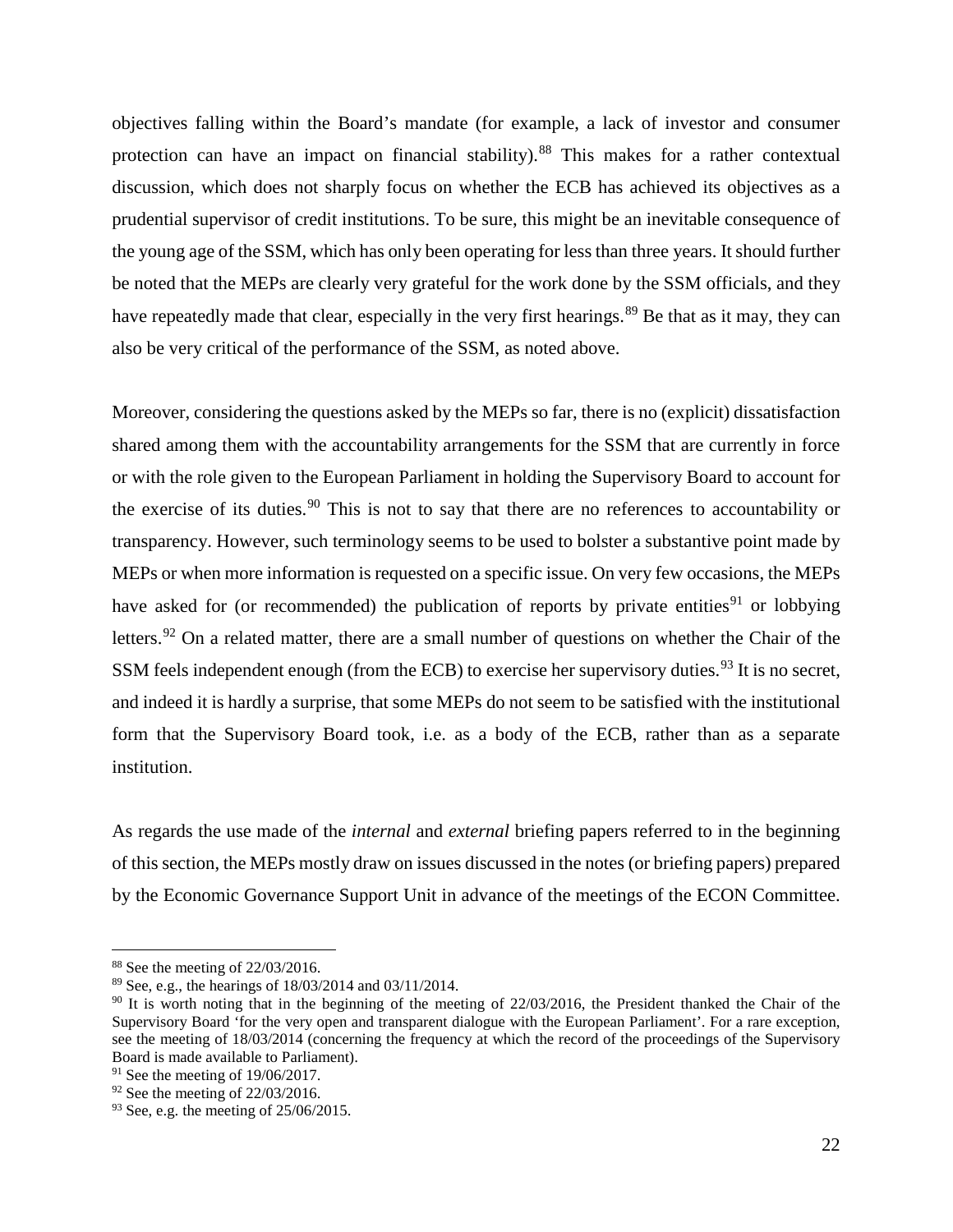These are, largely speaking, the 'issues of the day', which makes for a rather contextual discussion. That being said, there are clearly many questions that do not specifically draw on the issues discussed in those internal briefing papers. Moreover, there are very few explicit references to the *external* briefing papers drawn up by experts in the questions asked by the MEPs. There are, however, a number of questions that touch upon the issues 'flagged' in those papers. Clearly, a better use could have been made of those papers, in order to facilitate an informed discussion on the relevant issues. To be sure, this is not a problem that is specific to the ECON Committee's interaction with the SSM. Previous research has identified this problem also with respect to the ECB's monetary dialogue with the European Parliament.<sup>[94](#page-24-0)</sup>

#### **V. Preliminary conclusions**

The inclusion of explicit provisions on the accountability of the ECB for the conduct of the supervisory tasks in the framework of the SSM may not only be an acknowledgement of the difference in quality of the tasks of banking supervision from the conduct of monetary policy, but in a broader sense also evidence for the evolving role of the European Parliament in the monitoring of the performance of European institutions and bodies in European monetary, economic and financial governance that has commenced with the initiation by the European Parliament of the monetary dialogue, which has previously been extended to economic policy coordination in the European Semester.<sup>[95](#page-24-1)</sup>

As the only directly elected Union institution, the European Parliament may seem predestined to take centre stage in the accountability of a Union institution which –in exercising public power– has been deliberately positioned at arm's length from other Union institutions and bodies, as well as from national governments. Yet, the extent to which the European Parliament can fulfil a meaningful role in this regard depends on several variables that are closely linked to the conceptualisation of the appropriate type of accountability.

<span id="page-24-0"></span> $94$  Amtenbrink and Van Duin (2009), op. cit. supra note [44,](#page-13-4) 579-581.

<span id="page-24-1"></span><sup>95</sup> The latter refers to the economic dialogue *inter alia* referred to in Council Regulation (EC) 1466/97 on the strengthening of the surveillance of budgetary positions and the surveillance and coordination of economic policies [1997] OJ L209/1, as amended, Article 2ab; Council Regulation (EC) 1467/97 on speeding up and clarifying the implementation of the excessive deficit procedure [1997] OJ L209/6, as amended, Article 2a.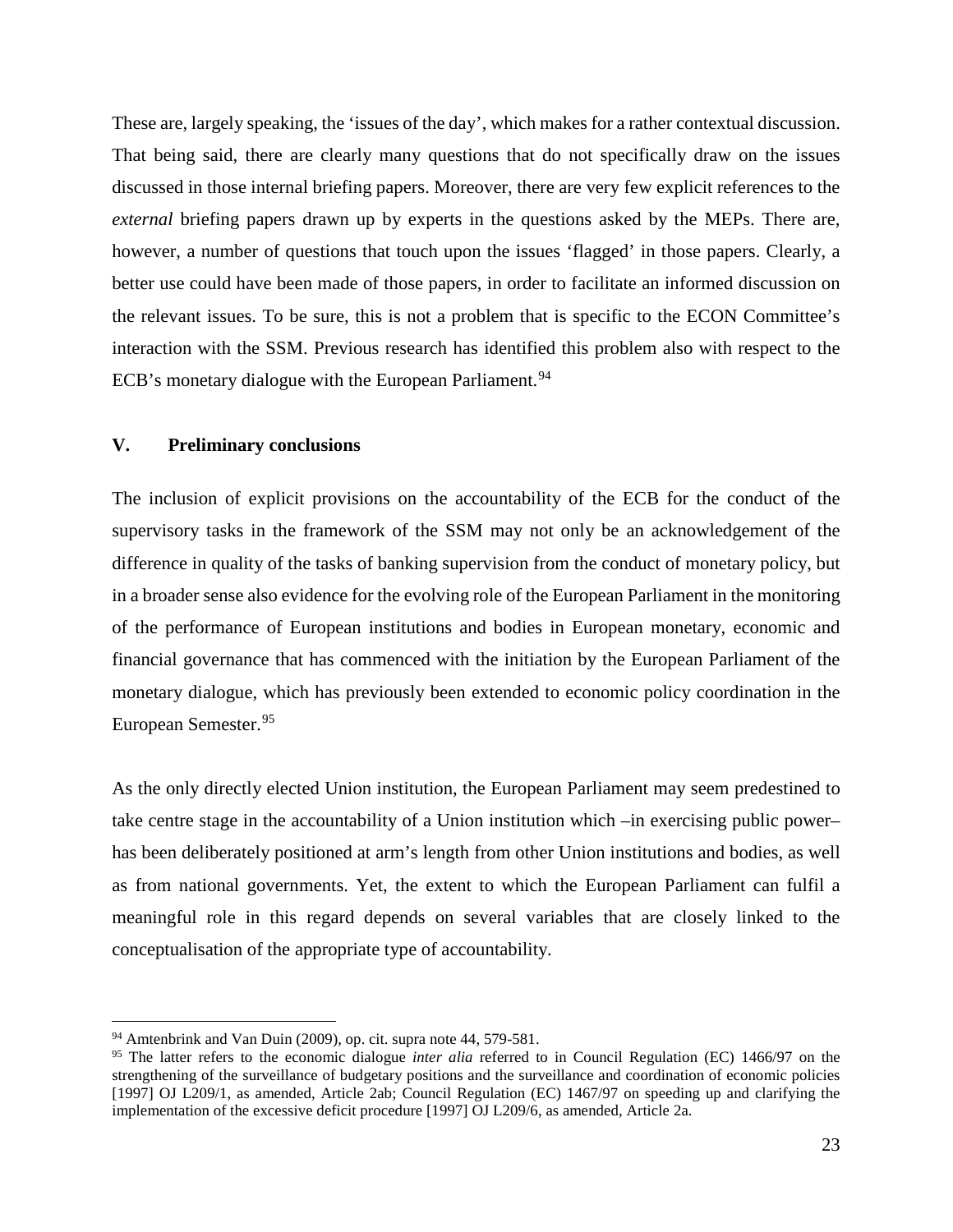Leaving aside for the moment the pertinent question about if and to what extent the necessary preconditions are in place, the most blatant shortcoming of the current accountability relationship between the European Parliament and the ECB is the absence of meaningful instruments that would allow the European Parliament to assign consequences to its judgment of the performance of the ECB. Differently from what can be observed for the monetary policy tasks of the ECB, the legal basis of the SSM has not been insulated from amendments through constitutionalisation. Yet, whereas the legal basis of the Single *Resolution* Mechanism puts the European Parliament on an equal footing with the Council in the legislative process through the application of the ordinary legislative procedure,  $96$  this is not the case for the SSM as a result of the use of Article 127(6) TFEU. Considering the position of the European Parliament in the European constitutional construct, it is difficult to justify why its formal rights in the legislative procedure establishing or amending the SSM do not even exceed those assigned to the ECB itself. Referring in this context to the independent position of the ECB is somewhat misplaced, as the role accorded to the Council under Article 127(6) TFEU means that another Union political institution can amend the legal basis. The European Parliament does have a substantial role in the appointment and dismissal of the Chair and Vice-Chair of the Supervisory Board. Yet, the function of this involvement as an accountability instrument is impaired by the fact that a performance-based dismissal is excluded. What is more, formally speaking it is the Governing Council of the ECB rather than its Supervisory Board that adopts supervisory decisions.

This rather sober assessment of the instruments at the disposal of the European Parliament to hold the ECB to account for the exercise of its duties is all the more regrettable considering that it derives from a first analysis that the information requirements under the SSM Regulation and the Interinstitutional Agreement paired with the (internal organisation of the) regular hearings and *ad hoc* exchanges do provide for a robust beginning for the European Parliament to understand and evaluate policy decisions and their rationale and, more generally, to remove information asymmetries also with regard to the public at large. This positive picture is somewhat mitigated by the relative vagueness of the SSM's objective(s), as well as the parallel existence of other Union bodies and agencies which pursue partially overlapping objectives.

<span id="page-25-0"></span><sup>&</sup>lt;sup>96</sup> Regulation 806/2014 is based on Article 114 TFEU.